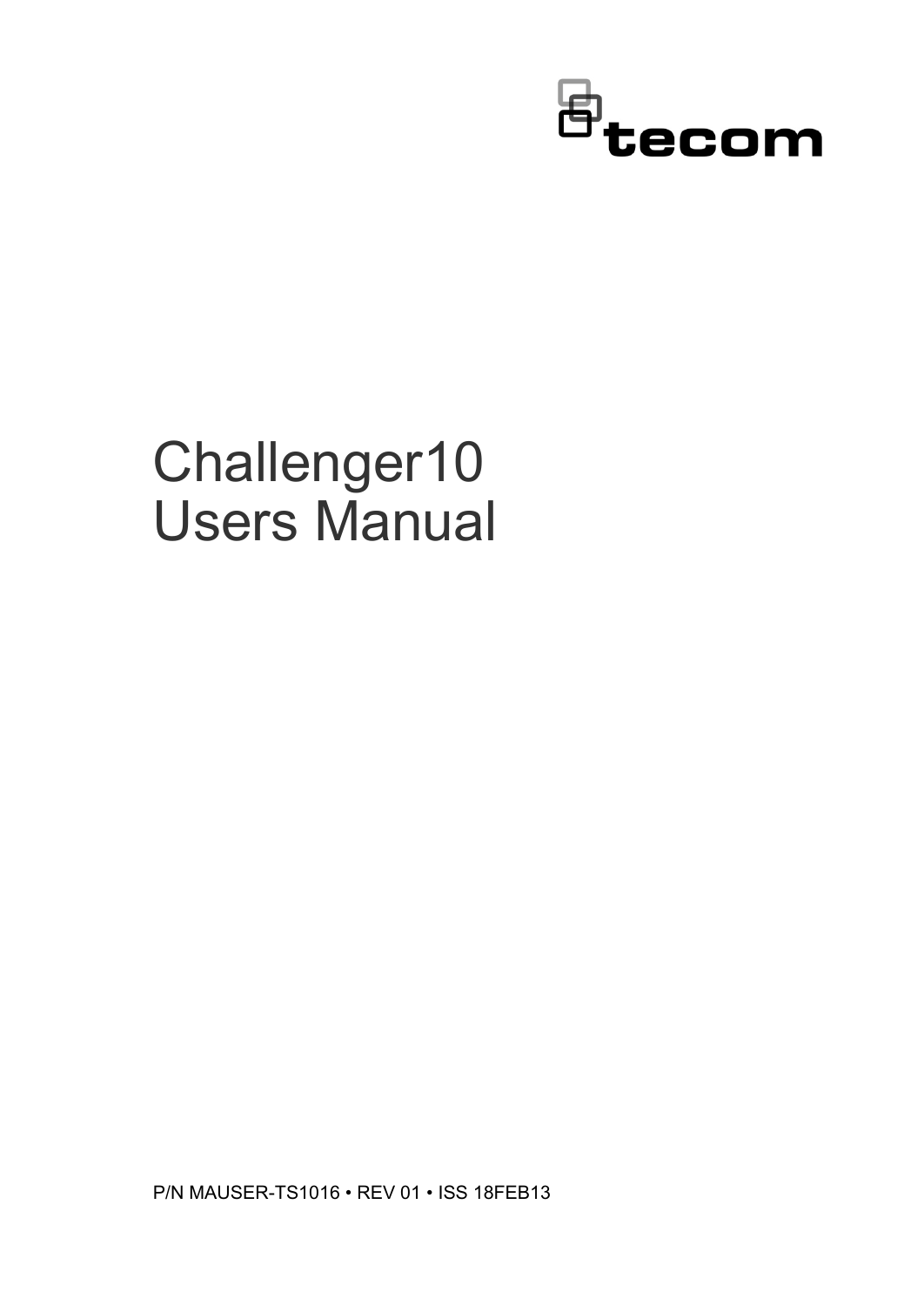| Copyright                        | © 2013 UTC Fire & Security. All rights reserved.                                                                                                     |
|----------------------------------|------------------------------------------------------------------------------------------------------------------------------------------------------|
| <b>Trademarks and</b><br>patents | The Challenger name and logo are trademarks of<br>UTC Fire & Security.                                                                               |
|                                  | Other trade names used in this document may be trademarks or<br>registered trademarks of the manufacturers or vendors of the<br>respective products. |
| <b>Manufacturer</b>              | Interlogix (a division of UTC Fire & Security Australia Pty Ltd)<br>Level 1, 271–273 Wellington Road, Mulgrave, VIC, 3170, Australia                 |
| <b>Agency compliance</b>         | $\alpha$ N4131 $\alpha$                                                                                                                              |
| <b>Contact information</b>       | For contact information, see www.interlogix.com.au.                                                                                                  |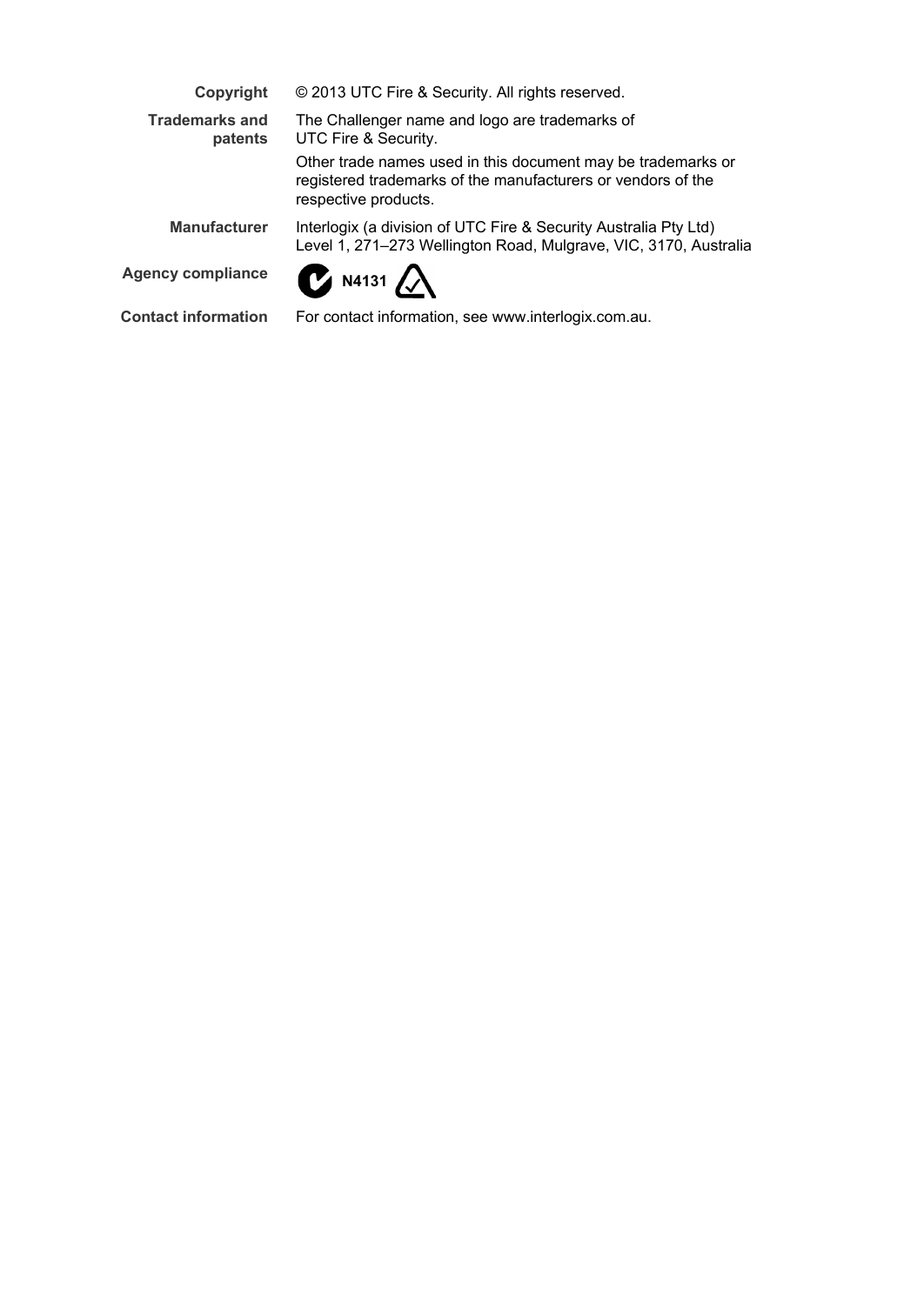# **Content**

**Important information ii** Agency compliance ii Limitation of liability ii

**Preface iii**

**Chapter 1 Introduction 1** Product overview 1 User interface 2 RAS indications 2 Accessing the user menu 4 Displaying input names 5 Selecting areas by searching 6

**Chapter 2 Using Challenger 7** User authentication 7 Arming your Challenger system 8 Disarming your Challenger system 9 Timed disarming 11 Dealing with unsealed inputs 12 Opening doors 12 Handling alarms 14 Viewing the quick alarm history 16 Isolating inputs 17 De-isolating inputs 18

**Glossary 19**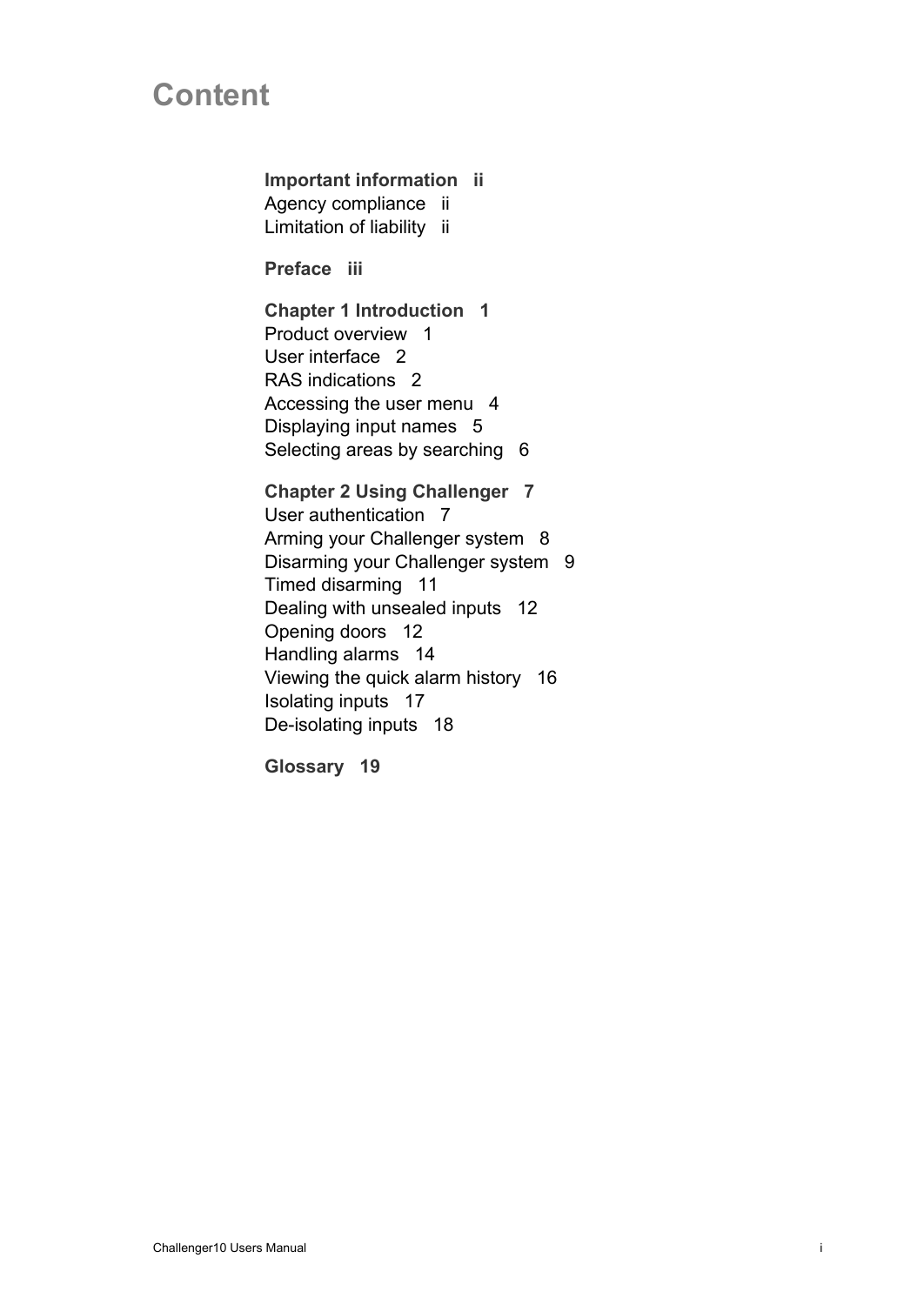# **Important information**

# **Agency compliance**

This product conforms to the standards set by Standards Australia on behalf of the Australian Communications and Media Authority (ACMA). UTC Fire & Security recommend enclosure covers remain fitted to maintain C-Tick compliance.

# **Limitation of liability**

To the maximum extent permitted by applicable law, in no event will Interlogix (a division of UTC Fire & Security Australia Pty Ltd) be liable for any lost profits or business opportunities, loss of use, business interruption, loss of data, or any other indirect, special, incidental, or consequential damages under any theory of liability, whether based in contract, tort, negligence, product liability, or otherwise. Because some jurisdictions do not allow the exclusion or limitation of liability for consequential or incidental damages the preceding limitation may not apply to you. In any event the total liability of Interlogix shall not exceed the purchase price of the product. The foregoing limitation will apply to the maximum extent permitted by applicable law, regardless of whether Interlogix has been advised of the possibility of such damages and regardless of whether any remedy fails of its essential purpose.

Installation in accordance with this manual, applicable codes, and the instructions of the authority having jurisdiction is mandatory.

While every precaution has been taken during the preparation of this manual to ensure the accuracy of its contents, Interlogix assumes no responsibility for errors or omissions.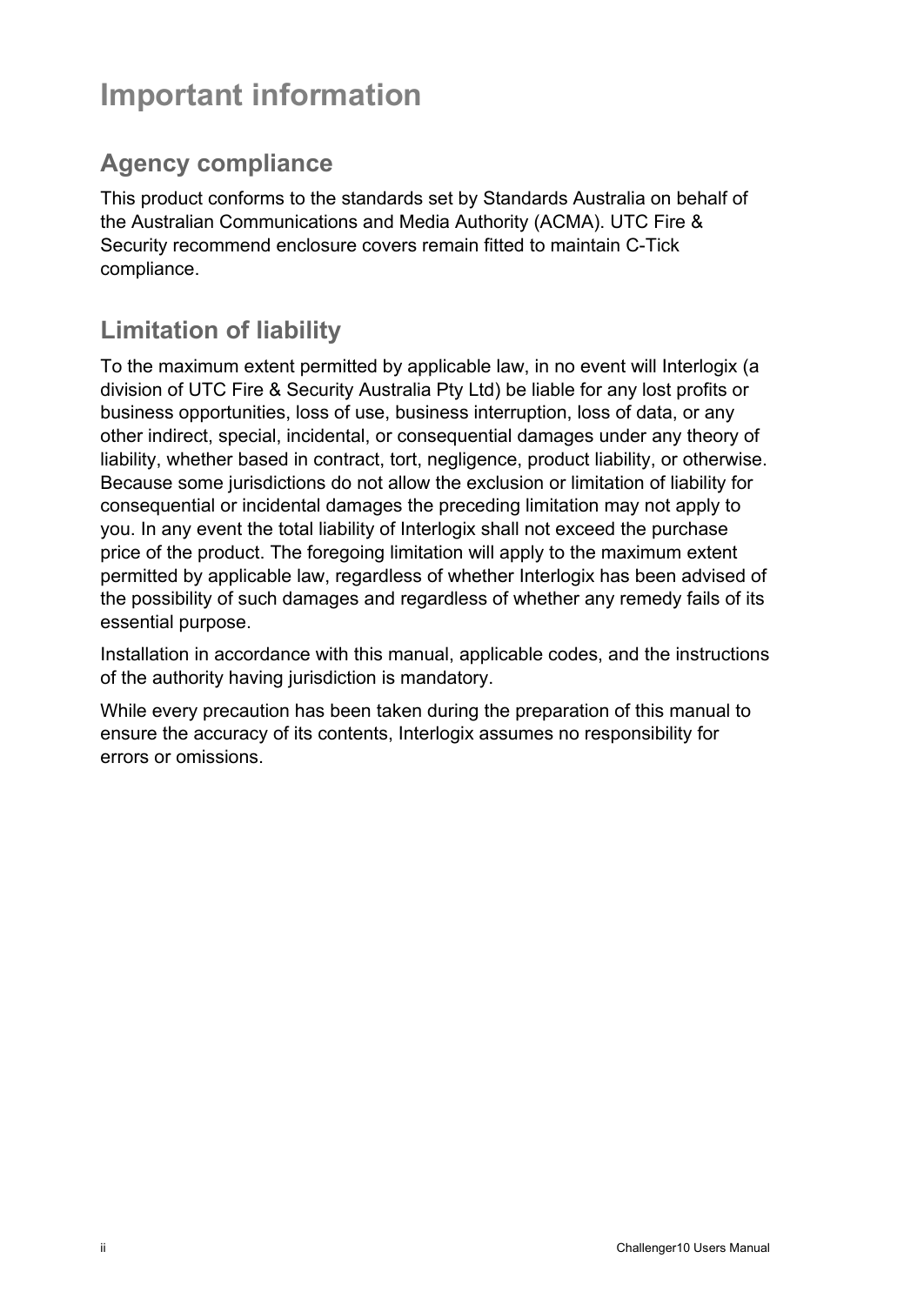# **Preface**

This is the *Challenger10 Users Manual*. It is part of the following suite of manuals for the Challenger10 intrusion detection and access control panel.

- The *Challenger10 Installation and Quick Programming Manual* is for installation technicians to install a Challenger panel.
- The *Challenger10 Users Manual* is suitable for most users of the Challenger10 system to perform everyday tasks.
- The *Challenger10 Administrators Manual* is for users and system administrators who need to manage the Challenger10 system via its text-based user interface.
- The *Challenger10 Programmers Manual* is for system administrators and installers who need to manage the Challenger10 system via its text-based user interface (in particular the "Install" menu).

This manual describes the tasks that a user should know how to perform on a Challenger system, using a keypad or reader remote arming station (RAS).

This manual includes an overview of the product and detailed instructions explaining how to:

- Arm and disarm your Challenger system
- Isolate devices that are generating false alarms
- Unlock doors (if applicable to your Challenger system)
- Respond to alarms when they occur

#### **Notes**

- The permissions assigned to you may not allow you to do everything described in this manual. You may not be able to see all menu items described in this manual.
- A qualified service person, complying with all applicable codes, should perform all required hardware installation.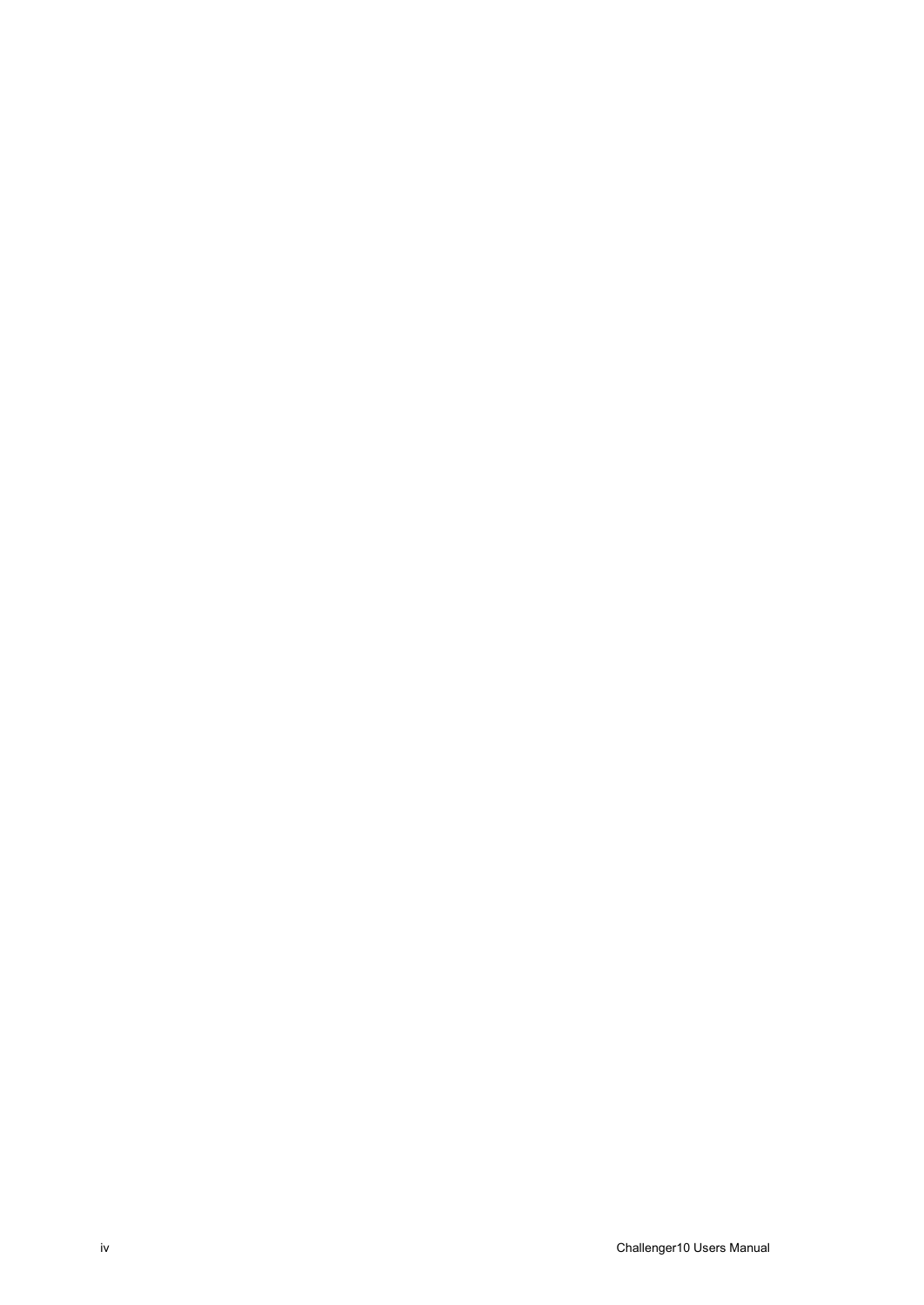# **Chapter 1 Introduction**

This chapter provides an overview of a typical Challenger system and some user interface devices that you may need to operate.

#### **Product overview**

Challenger is an integrated intrusion detection and access control system. Addon modules expand the capacity of the system and add sophisticated access control functionality (Figure 1 below).



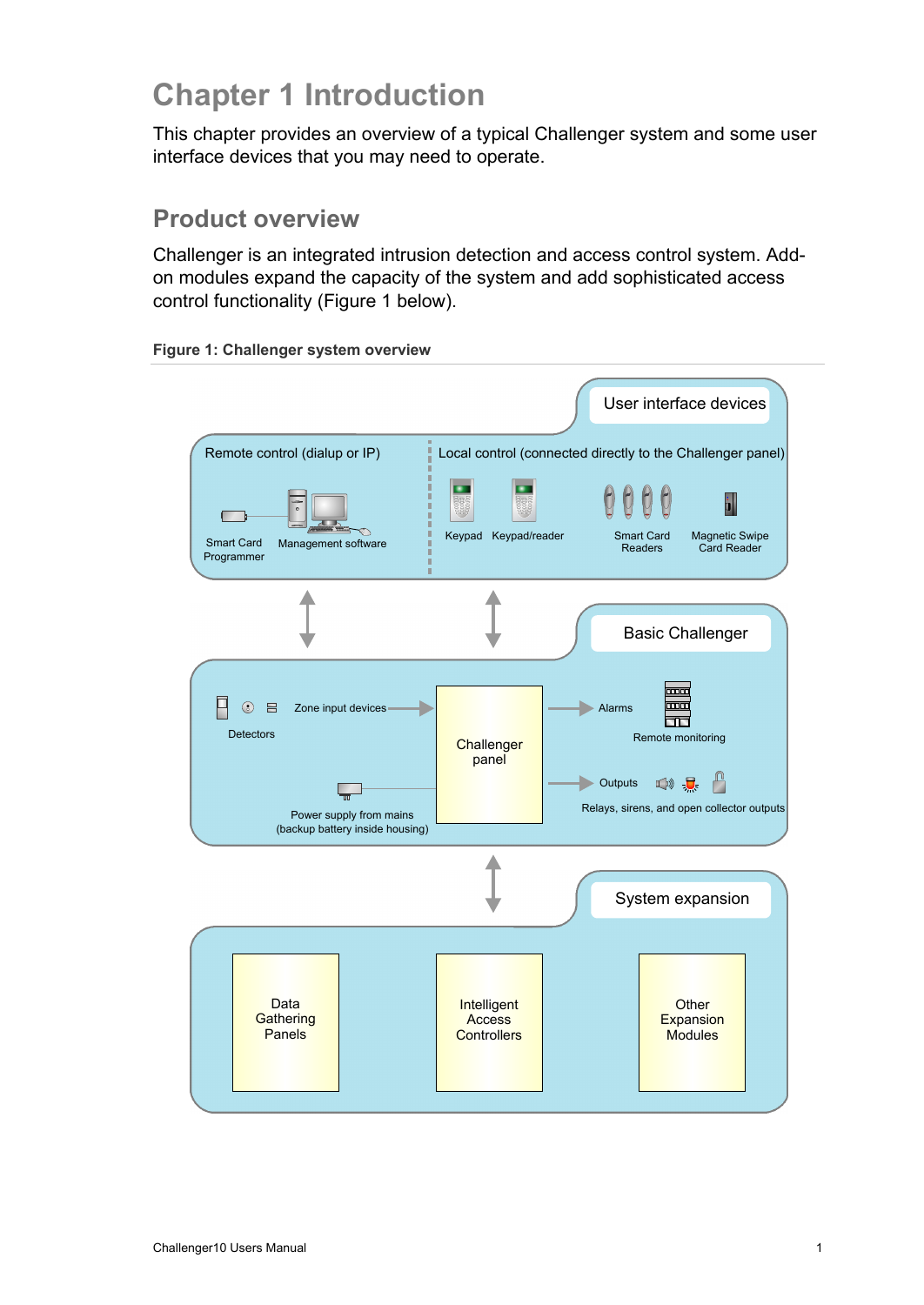# **User interface**

Figure 2 below depicts two examples of Challenger user interface devices called remote arming stations (RASs).

A RAS with a keypad and liquid crystal display (LCD) screen enables authorised users to enter a series of numbers called a "code", in order to access the Challenger's menus, which are displayed on the LCD screen.

A device such as a Smart Card Reader is typically used for access control such as for opening doors. However, your Challenger system may be programmed to also use cards for alarm control, where an authorised user can disarm their assigned areas by presenting their card to a reader. The Challenger system can also be programmed to enable an authorised user to arm their assigned areas by presenting their card three times within a few seconds.

**Figure 2: Typical Challenger user interface devices (RASs)**



CA1116 16-area RAS with inbuilt card reader



TS0870 Smart Card Reader

# **RAS indications**

RASs typically have one or more red light-emitting diodes (LEDs) to indicate whether their assigned areas are armed (LED on), disarmed (LED off), or in alarm state (LED flashing).

**Note:** When an area LED on a door's RAS is lit, the area is armed. Do not open the door unless you can disarm the area or you may trigger an alarm. Your Challenger system may be programmed to shunt (ignore) certain inputs when a door is opened in order to allow temporary access when armed. Consult your installation company if in doubt.

Some RAS models have additional LEDs that indicate faults and other conditions. Refer to the particular model's Installation Guide for details.

A RAS with an LCD screen enables authorised users to use the Challenger system's menus, and displays messages about alarms or unsealed inputs that may prevent an area from being armed.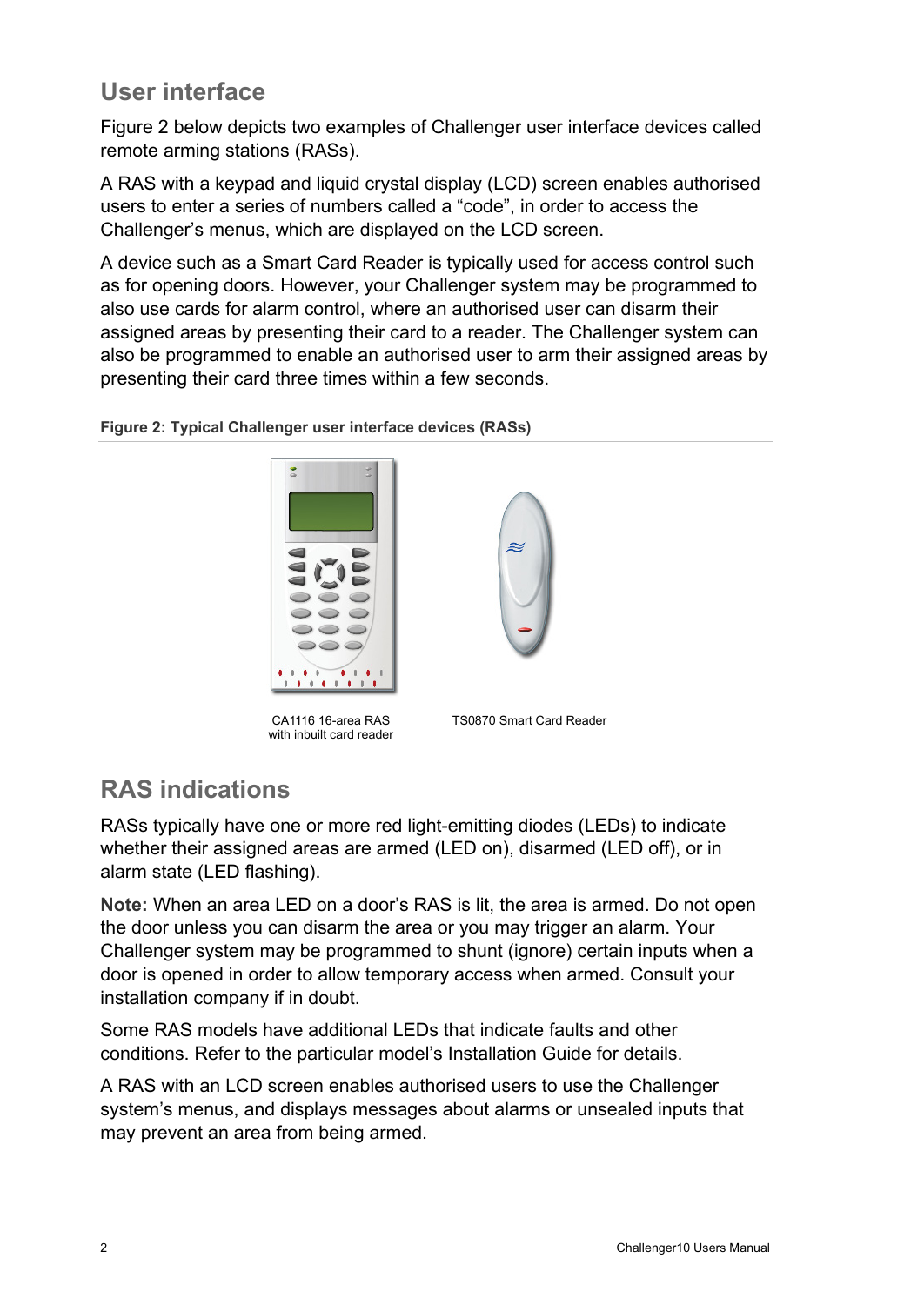The RAS's beeper provides a number of indications:

- A short beep indicates that a valid card is presented at a reader or a key is pressed on a keypad. The beep may be followed by two beeps to indicate that access has been granted (for example, to open a door).
- Seven short beeps indicates that a code or card is not valid at the particular RAS or at the particular time, or that the area you are attempting to arm has an input that is unsealed or in alarm.
- A continuous tone indicates that an input test is being performed.
- Continuous beeping indicates that one or more inputs are in local alarm, or the area is about to be armed.
- Your Challenger system may be programmed so that the RAS beeps whilst an entry timer, exit timer, or warning timer is running.

If you need to use the keypad, refer to the *Challenger10 Administrators Manual*  for detailed instructions.

A RAS's LCD screen displays messages about the state of the Challenger system and to help navigate the menu options (subject to permissions). The display might also show information you have entered on the keypad.

**Figure 3: Default LCD welcome screen**

**There Are No Alarms In This Area Code:**

The welcome screen indicates that the Challenger system is ready to receive commands. The top line is a configurable message, such as the default time and date, or other text such as the company name.

**Note:** Images of LCD screens used in this manual are for illustration only and may not match actual RAS LCD screens.

A blank top line indicates that an alarm has been generated by one or more inputs. "Local Alarm" indicates that one or more local alarms are active (see "Local alarms" on page 15).

The bottom line displays "Code" to indicate that the Challenger system is ready to accept a user's personal identification number (PIN), also called a code.

The top line of the display shows system information and other messages. If the message is too long to fit on the top line, you may have the following options for seeing additional characters:

- Scrolling. Also called rotation, scrolling displays the text in a scrolling 'banner' style.
- Scanning. You may see a "1-Scan" option displayed on the bottom line. Press the [1] key to shift the text to the left.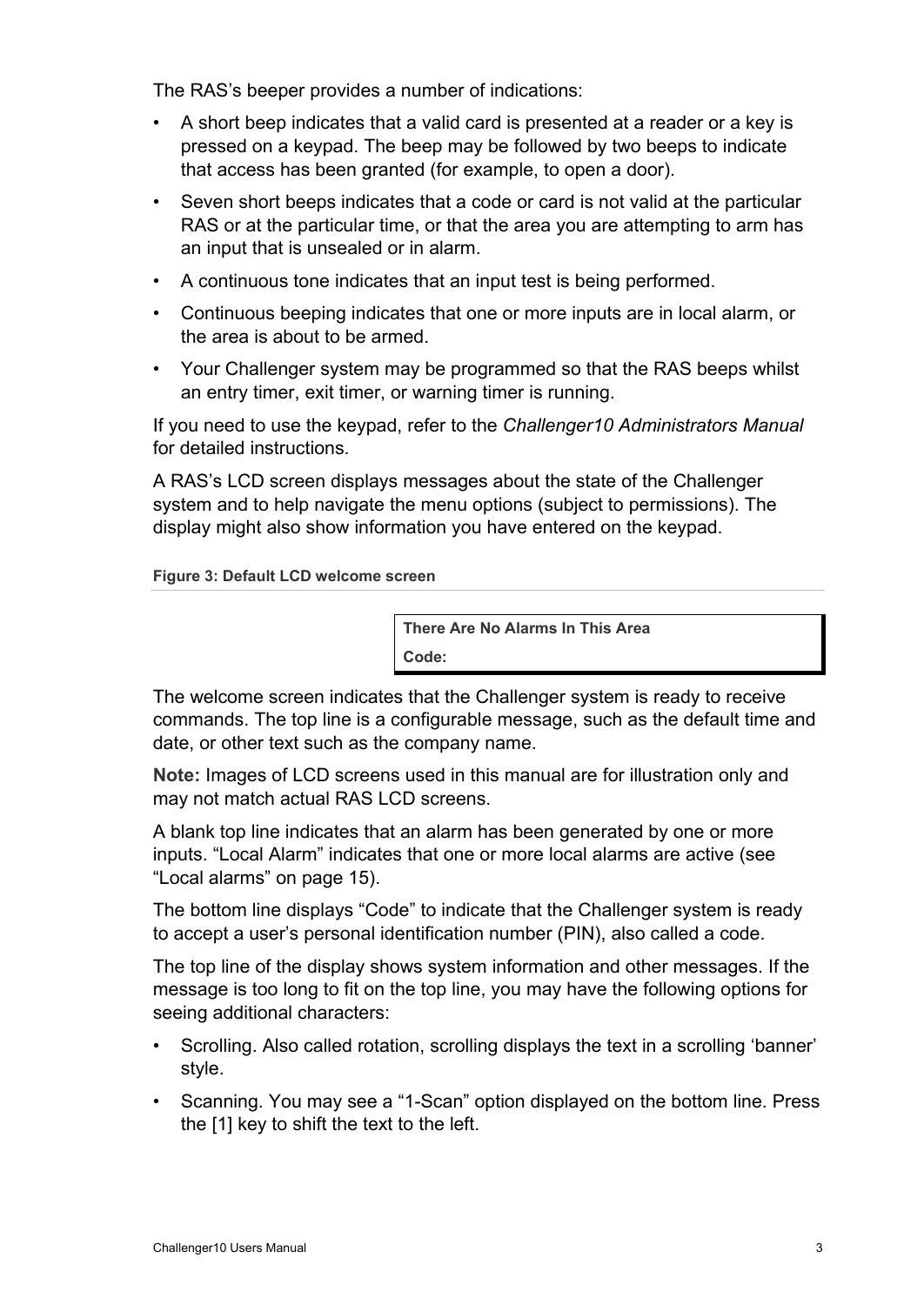The bottom line of the LCD screen contains instructions and indicates the characters you enter on the keypad (except for codes, which are shown as '\*' characters).

## **Accessing the user menu**

The Challenger system's user menu has 23 top-level options for use by authorised users, administrators, or installers (see Table 1 below). A menu option will be visible to you only if allowed by the alarm group assigned to you and to the alarm group assigned to the particular RAS that you are using.

| 1. Panel Status   | 13. Start Auto Access Test           |
|-------------------|--------------------------------------|
| 2. Input Unsealed | 14. Program Users                    |
| 3. Input In Alarm | 15. Time & Date                      |
| 4. Input Isolated | 16. Isolate/Deisolate RAS/DGP        |
| 5. History        | 17. Enable/Disable Service Tech      |
| 6. Test Report    | 18. Reset Cameras                    |
| 7. Service Menu   | 19. Install Menu                     |
| 8. Film Counters  | 20. Door and Floor Groups            |
| 9. Input Text     | 21. Holidays                         |
| 10. Isolate       | 22. Open Door                        |
| 11. Deisolate     | 23. Unlock, Lock, Disable and Enable |
| 12. Test Input    | 24. Spare                            |

**Table 1: Challenger user menu (top level)**

Refer to the *Challenger10 Administrators Manual* for details about options that are not explained in this manual.

Use the following steps to access the menu when the "Code" prompt is displayed on the bottom line of the LCD screen.

In the following example, the system is configured to display the time and date instead of the default message "There Are No Alarms In This Area".

> **14:01 30/08/2012 Code:**

#### 1. Press [MENU\*].

**To Access Menu Enter Code Code:**

2. Press nnnn (where nnnn is your code), and then press [ENTER] to display the user menu prompt.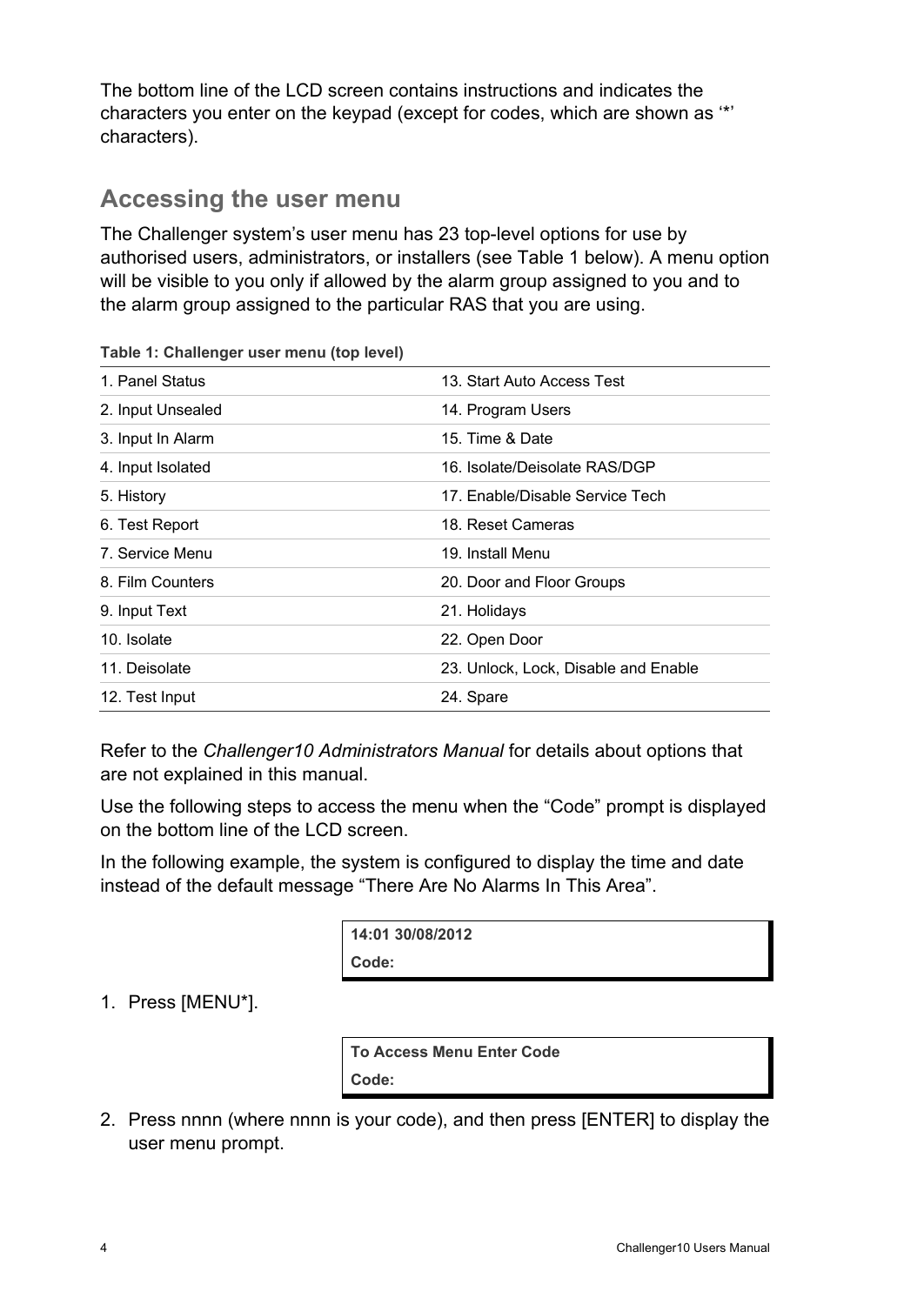- 3. From the user menu prompt (see "Accessing the user menu" on page 4), you can now select the menu option you need, or press [0] [ENTER] to exit. Alternatively, press [ENTER] (or the RAS's down button, if applicable) to view the available user menu options in sequence.
- 4. When finished, press [0] [ENTER] to exit the menu.

**Note:** After a few minutes of inaction, the Challenger system automatically exits the menu and return to the "Code" prompt. We recommend that you press [0] [ENTER] to exit the menu to prevent unauthorised use (that would otherwise be logged against your code).

The following keys are used to move between menu options:

- Press [ENTER] to scroll forward one menu option.
- Press [MENU\*] to scroll backward one menu option.
- Press the menu number, and then press [ENTER] to jump directly to a menu.
- Press [0] [ENTER] or press [CLEAR] to exit the menu.

To program a value, such as a number or amount, enter the value, and then press [ENTER]. The information will be saved and the display will show the next option.

To program a YES/NO option, press [ENTER] to accept the display or press [MENU\*] to toggle between YES and NO. Press [0] [ENTER] to skip the options.

# **Displaying input names**

Inputs are identified by a number and (optionally) a name programmed by the installer. The name is useful to determine the location of an input that is unsealed or in alarm.

Your Challenger system may be programmed to display inputs by their number, along with their name (Figure 4 below).

**Figure 4: Input name displayed**

**Unsealed On 6, Front Door NEXT or ENTER**

Alternatively, your system might be programmed to display a list of input numbers (Figure 5 on page 6).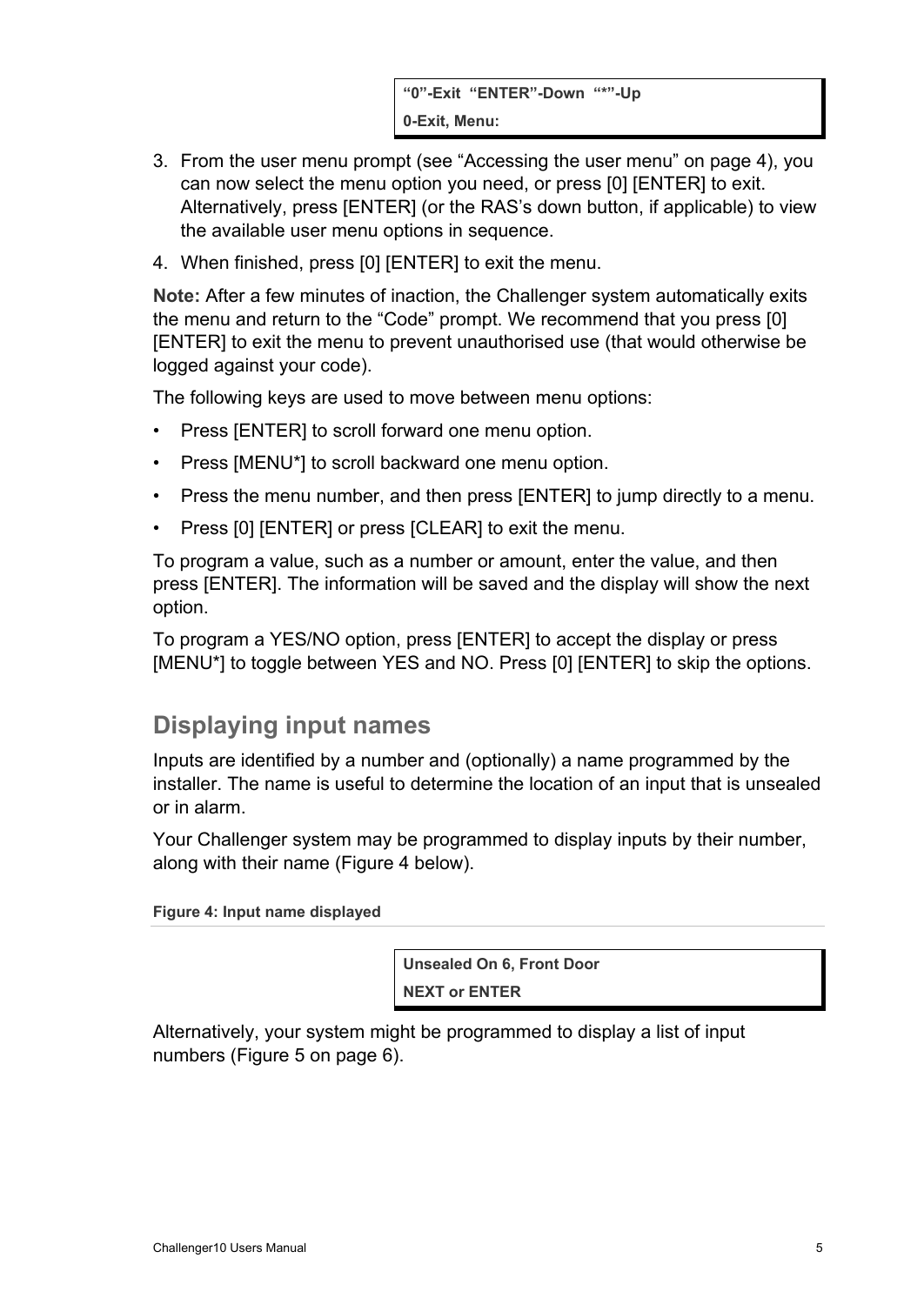**Unsealed On 6, 7, 9 NEXT or ENTER**

In this case, enter an input number, and then press [ENTER] to display the input's name.

## **Selecting areas by searching**

Areas are identified by a number from 1 to 99 and (optionally) a name programmed by the installer.

When arming or disarming the system, you may want to select a specific area instead of selecting all areas. Some RAS models (such as the CA111x series) support area search mode to help you quickly find areas by name.

Please refer to the *Challenger10 Administrators Manual* for details about this procedure.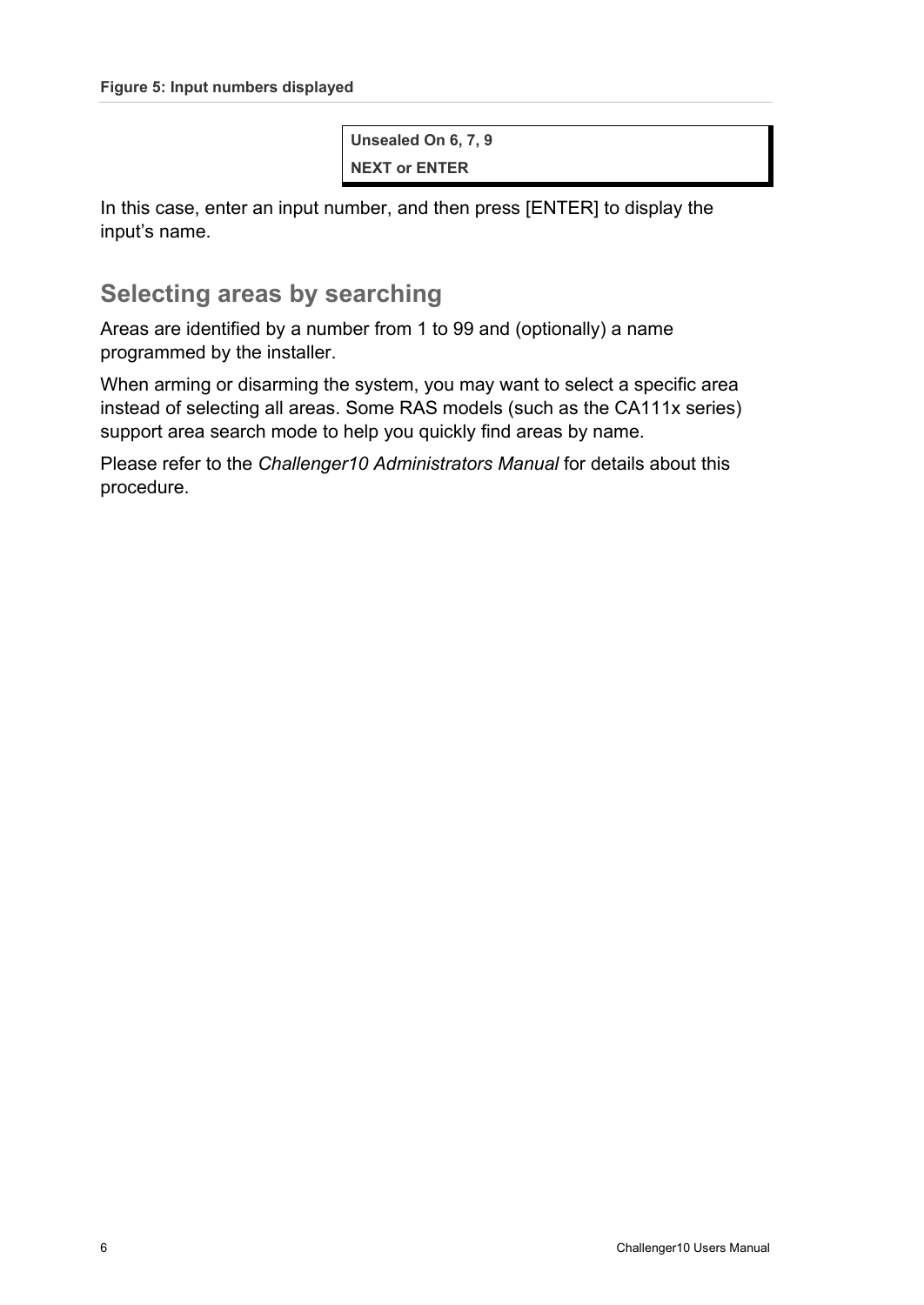# **Chapter 2 Using Challenger**

This chapter describes how to perform everyday tasks using an access card or by entering a code on a Challenger system keypad.

## **User authentication**

Before you can use the Challenger system (for example, to unlock a door) you must first identify yourself as a user in the particular system. This is called authentication, and can take various forms, such as:

- By entering a code on a RAS keypad.
- By presenting a card or key fob to a reader-equipped RAS.
- Using a wireless remote device, such as a transmitter, read by appropriate hardware.
- Allowing appropriate hardware to read biometric factors, such as a fingerprint.
- A combination of the above.

In order to operate various parts of the Challenger system, your user record must also have appropriate permissions assigned via "groups" of privileges called alarm groups, door groups, and floor groups. For example, authentication will fail if you do not have access to the particular door at the particular time of day. If authentication fails, the RAS beeps seven times in quick succession.

**Note:** Unless otherwise noted, this manual will use the term "enter your code", regardless of the type of authentication your Challenger system requires.

#### **Cards**

Cards are typically issued to users to enable them to unlock certain doors at certain times. Depending on how your Challenger system is configured, cards may be used to arm and disarm areas:

- A single swipe of a card can disarm areas and unlock the door for you to enter.
- Three swipes of the card can arm areas and unlock the door for you to exit.

Only areas that are assigned to both the user and the reader can be armed or disarmed.

#### **Codes**

An alarm code is a personal identification number (PIN) consisting of a series of 4 to 10 digits that uniquely identifies you to the Challenger system. Your Challenger system may be programmed so that you can use your code to arm and disarm the system and to open doors. Alternatively, your system may allow the use of a door code to open doors, and a duress code to send a message to the alarm monitoring company. These terms are explained below.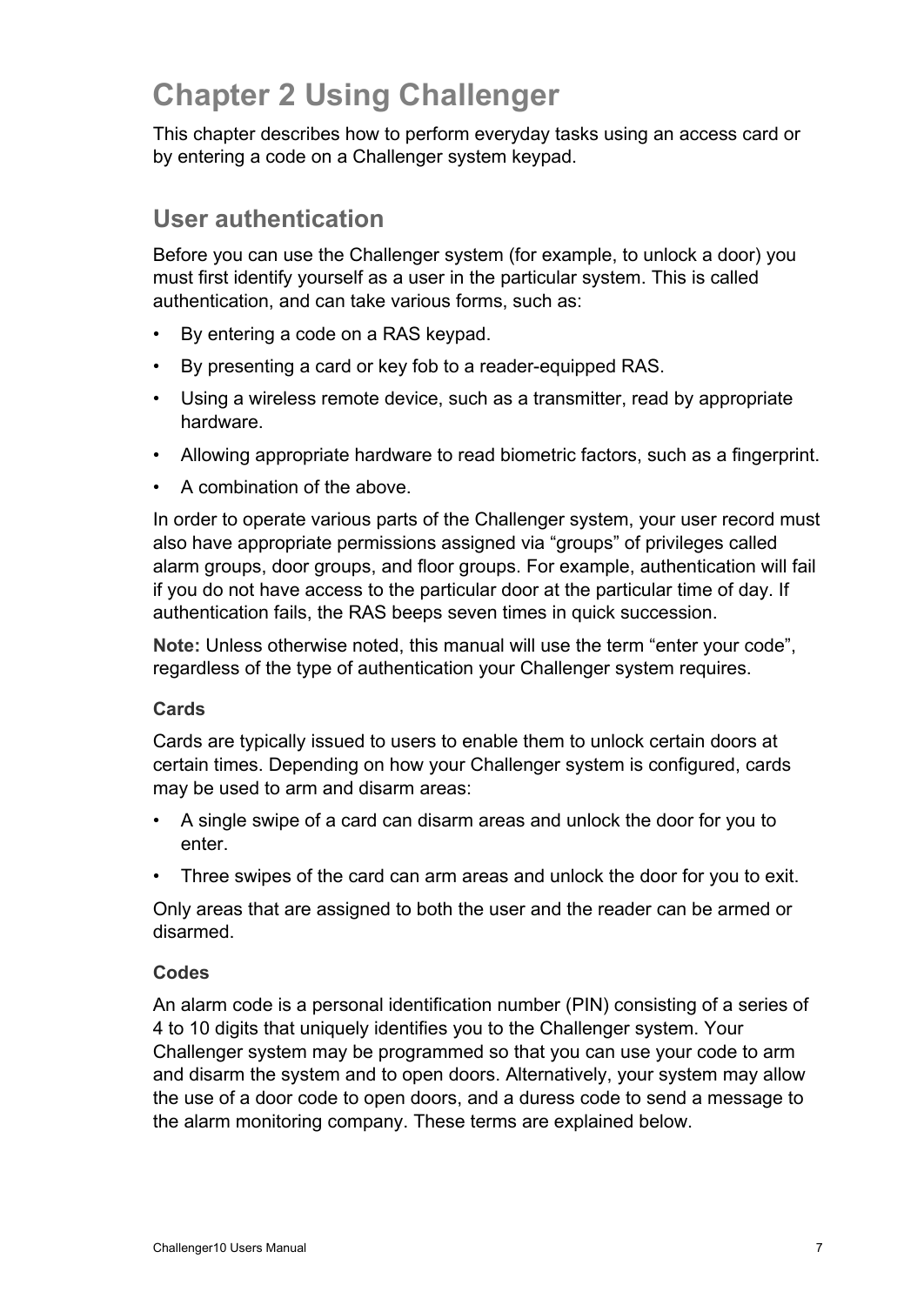**Door code:** A door code is a shortened alarm code (but still must be at least four digits). For example, if an alarm code is 123456, and the Challenger system is configured to use two alarm code prefix digits, then the door code is 3456 because the two prefix digits are removed.

**Duress code:** Your system might be configured to use keypad duress, which allows you to signal a duress condition (for example, a holdup) by entering a special duress code on a keypad instead of your alarm code or door code.

When a duress code is used, the Challenger system operates as if the normal code was entered (for example, it opens the door), and does the following:

- Reports a (silent) duress alarm to the alarm monitoring company.
- Displays the characters "...," on the LCD screen.

The special duress code is the user's alarm code +1 (last digit only). For example, if your alarm code is 8914 then the duress code is 8915. If your alarm code is 8919, then the duress code is 8910 because only the last digit is affected.

To reset (cancel) the duress alarm, enter your usual alarm code. The "..." characters will be removed from the LCD screen.

**Note:** If duress was activated under conditions which are no longer valid (false alarm), and it has been reset, it is important that you contact your alarm monitoring company to ensure that no further action is taken by them.

# **Arming your Challenger system**

You may need to arm your Challenger system in order to activate intrusion detection when you leave the premises. Once you have armed the system, you must leave the area within a preset exit time to avoid setting off the alarm.

Your ability to arm your premises at a particular RAS depends on the following:

- Only the areas controlled by the RAS can be armed from that RAS. Alarm system control for areas is determined by the RAS's alarm group.
- Only the areas controlled by your user record can be armed. Alarm system control for areas is determined by your alarm group.
- Inputs in the areas you need to arm may first need to be sealed (for example, the contacts for all doors and windows must be closed), depending on how your alarm group is programmed. If at any time during the arming process the RAS sounds seven quick beeps and displays the word "unsealed", you will need to seal or isolate the input (see "Isolating inputs" on page 17).

The arming procedure will vary depending on whether your assigned alarm group has been programmed to display a list of areas.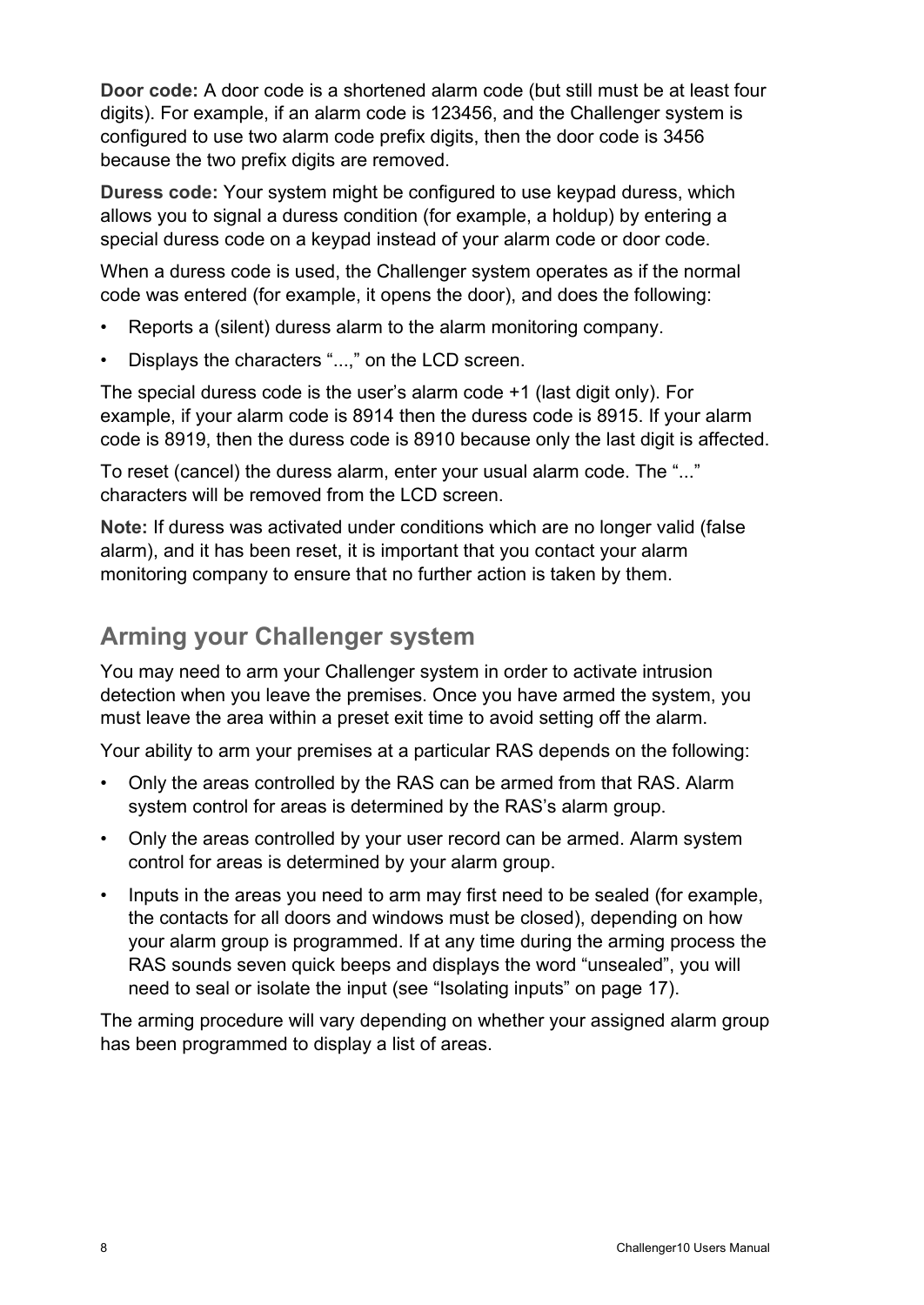#### **If areas are listed**

Use the following steps to arm all unarmed areas that are assigned to your alarm group:

- 1. Press nnnn (where nnnn is your code), and then press [ENTER] or [ON]. Any disarmed areas that are assigned to your alarm group are listed. Press [\*] to see more areas, if applicable.
- 2. Press [0] [ENTER] to arm all disarmed areas. The corresponding RAS area LEDs illuminate.
- 3. Alternatively, enter one of the displayed area numbers, and then press [ENTER] to arm only that area. Repeat as needed to arm additional areas. The corresponding RAS area LEDs illuminate.

Optionally (and if the RAS supports it), press the area search mode key to begin area search. Please refer to the *Challenger10 Administrators Manual* for details about this procedure.

4. When finished arming areas, press [CLEAR] or [MENU\*] to exit the display.

#### **If areas are not listed**

To arm all unarmed areas that are assigned to your alarm group, press nnnn (where nnnn is your code), and then press [ENTER] or [ON]. The corresponding RAS area LEDs illuminate.

#### **Secure test mode**

Your system may be programmed to automatically go into secure test mode when arming areas that contain inputs configured for secure testing. In such a case, the RAS beeper sounds during the test interval, and the LCD screen indicates that the secure test is running (Figure 6 below).

#### **Figure 6: Secure test RAS display**

**Secure test, NEXT For Untested "0"- Cancel:**

Please refer to "Conducting a secure test" in the *Challenger10 Administrators Manual* for details about this procedure.

## **Disarming your Challenger system**

You must disarm your Challenger system in order to deactivate intrusion detection so that you can enter the premises without setting off the alarm. If you enter before disarming, you typically have a preset entry time to avoid setting off the alarm. The RAS's area LEDs illuminate to indicate which areas are armed.

If there is a current alarm condition when you disarm your system, the alarm may be reset. To determine the cause of the alarm, see "Viewing the quick alarm history" on page 16.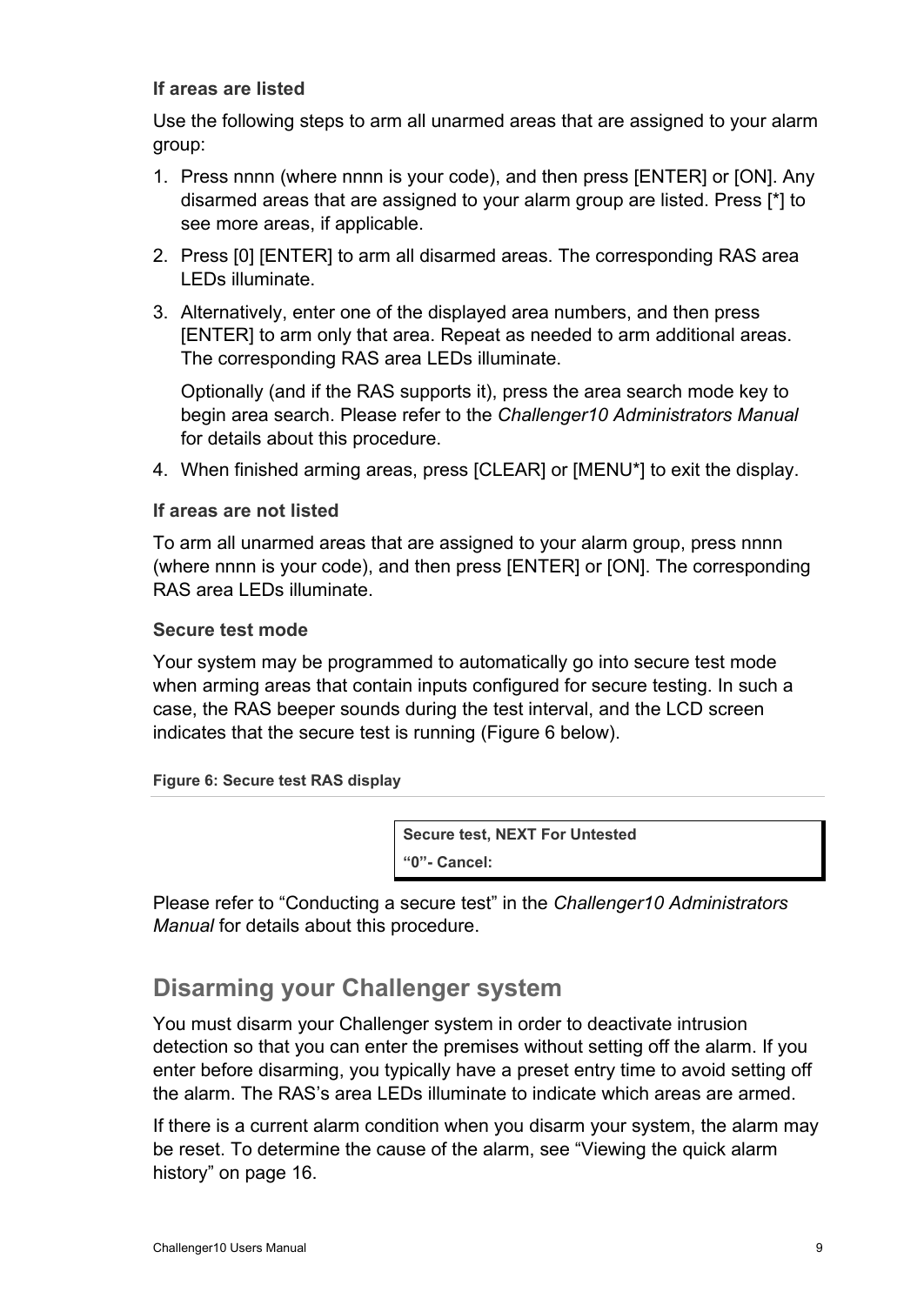Your ability to disarm your premises at a particular RAS depends on the following:

- Only the areas controlled by the RAS can be disarmed from that RAS. Alarm system control for areas is determined by the RAS's alarm group.
- Only the areas controlled by your user record can be disarmed. Alarm system control for areas is determined by your alarm group.
- Inputs in the areas you need to disarm may first need to be sealed (for example, the contacts for all doors and windows must be closed), depending on how your alarm group is programmed. If at any time during the disarming process the RAS sounds seven quick beeps and displays the word "unsealed", you will need to seal or isolate the input (see "Isolating inputs" on page 17).

The arming procedure will vary depending on whether your assigned alarm group has been programmed to display a list of areas.

#### **If areas are listed**

Use the following steps to disarm areas that are assigned to your alarm group:

- 1. Press nnnn (where nnnn is your code), and then press [OFF]. Any armed areas that are assigned to your alarm group are listed.
- 2. Press [0] [ENTER] to disarm all areas. The corresponding RAS area LEDs extinguish.
- 3. Alternatively, enter one of the displayed area numbers, and then press [ENTER] to disarm only that area. Repeat as needed to disarm additional areas. The corresponding RAS area LEDs extinguish.

Optionally (and if the RAS supports it), press the area search mode key to begin area search. Please refer to the *Challenger10 Administrators Manual* for details about this procedure.

4. When finished disarming areas, press [CLEAR] or [MENU\*] to exit the display.

#### **If areas are not listed**

To disarm all areas that are assigned to your alarm group, press nnnn (where nnnn is your code), and then press [OFF]. The corresponding RAS area LEDs extinguish.

Access testing is typically used for inputs that you need to test as soon as the area is disarmed. For example, to enable you to test a hold-up button immediately after disarming the area. The areas that contain the inputs to be tested must be assigned as vaults.

#### **Access test mode**

Your system may be programmed to automatically go into access test mode when disarming areas that contain inputs configured for access testing. In such a case, the RAS beeper sounds during the access test time and the LCD screen indicates that the access test is running (Figure 7 on page 11).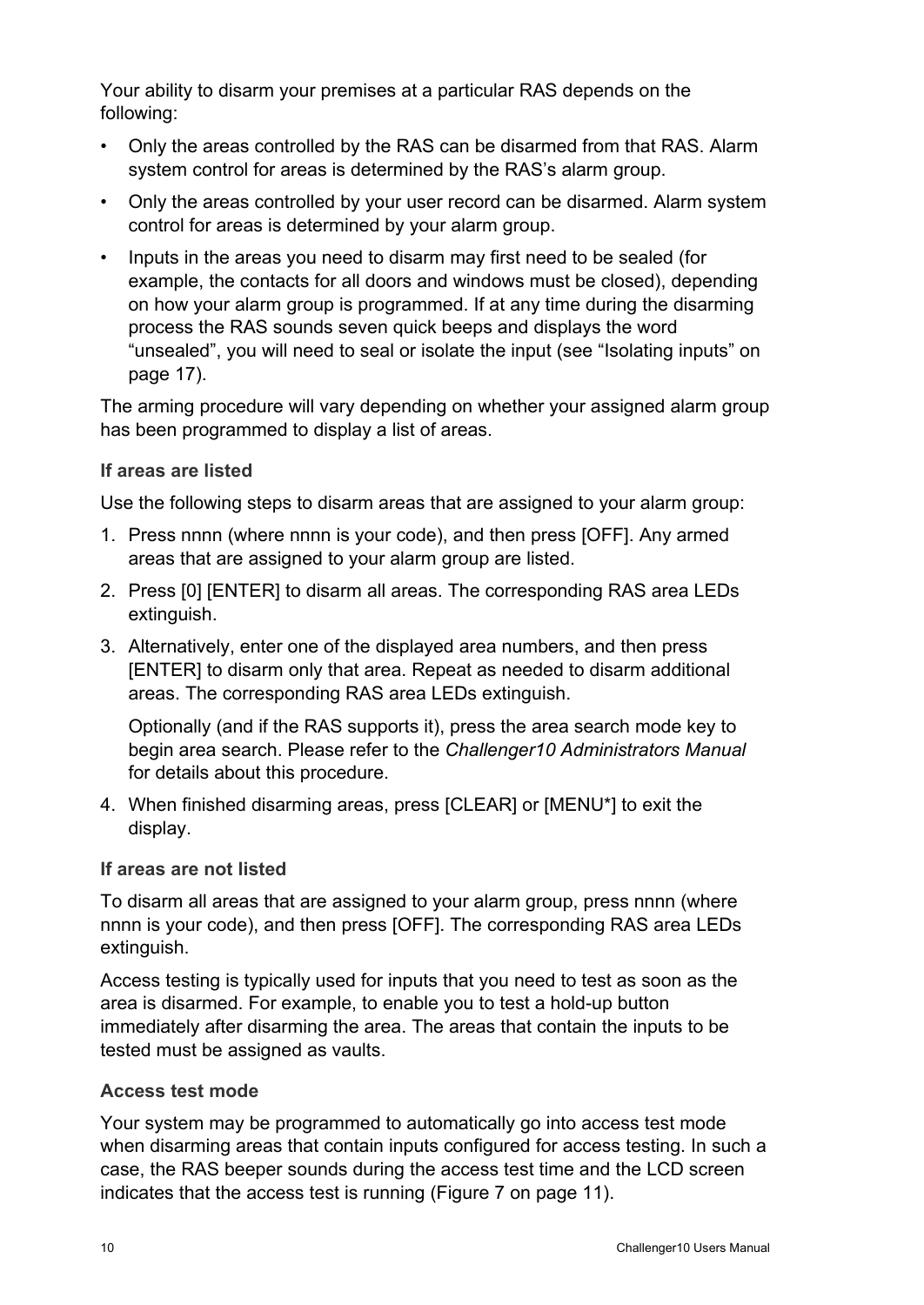**Access test, NEXT For Untested "0"- Cancel:**

Please refer to "Conducting an access test" in the *Challenger10 Administrators Manual* for details about this procedure.

### **Timed disarming or arming**

The alarm group that is assigned to your code might be programmed (via a concept called a user category) to:

- Automatically rearm an area (delayed by the user category time) that you've disarmed so that you don't need to remember to arm it.
- Automatically arm an area (delayed by the user category time) in response to another area being armed (this is referred to a vault programming).

A user category is programmed with a name to identify the purpose (for example, 'Guard'). When a user category is in effect (the user category timer is running), the LCD screen displays the user category name. Certain areas (and user records) may be configured for timed disarming, where you don't need to remember to rearm the area when you leave because it automatically rearms after a specified interval.

| Guard, |  |  |
|--------|--|--|
| Code:  |  |  |

When user categories are used and areas are programmed for timed disarm, a warning will sound (if a warning time is programmed) indicating the areas are about to alarm. During the warning time the LCD screen displays 'ending'.

| Guard, ending |  |
|---------------|--|
| Code:         |  |

When the warning timer expires, the area will automatically arm. To avoid setting off an alarm, you need to do one of the following:

- Enter your code to reset the delayed arming timer.
- Vacate the area.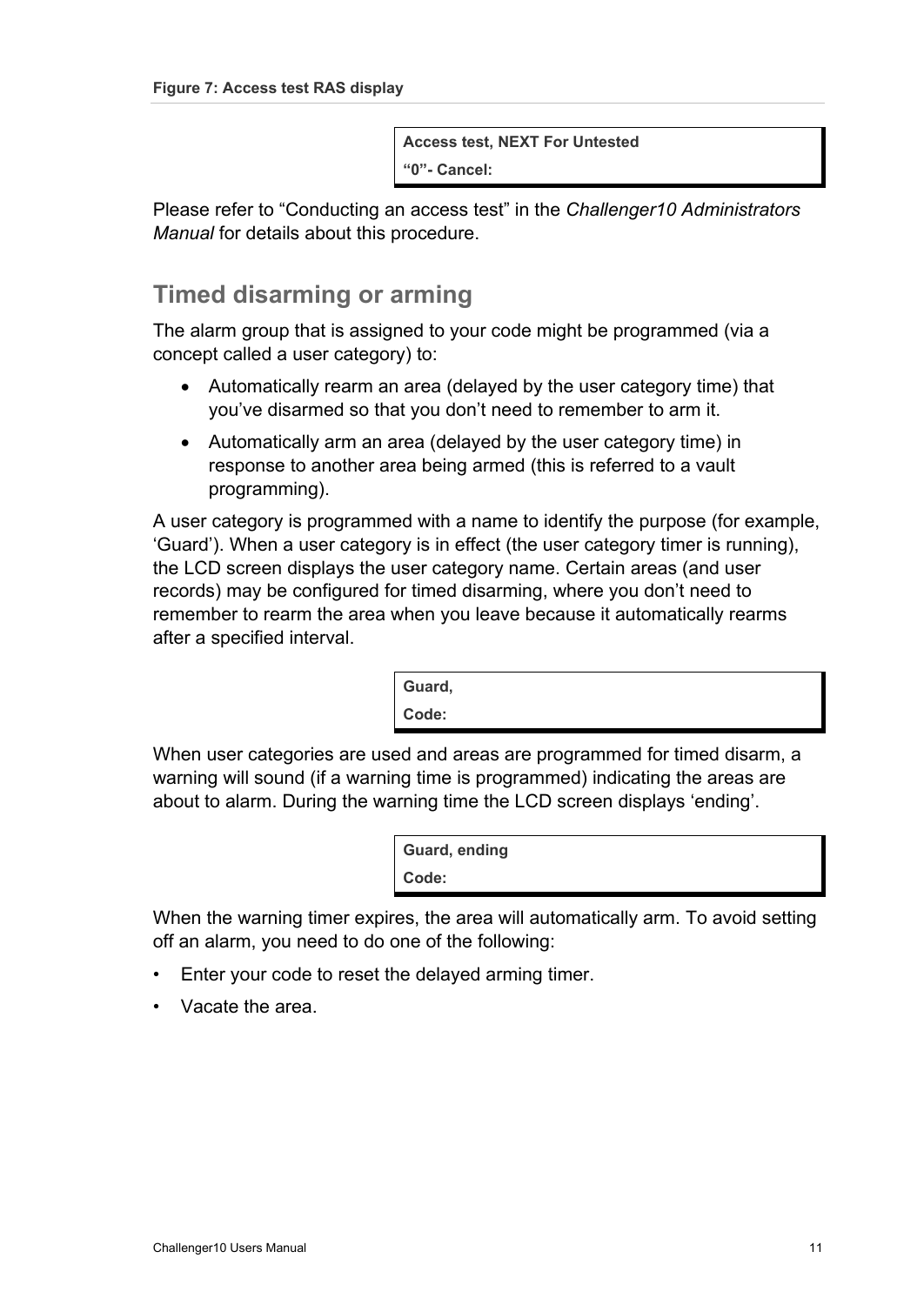# **Dealing with unsealed inputs**

An unsealed input (such as an open door or window contact) can prevent an area from being armed or disarmed, depending on how your Challenger system is programmed. If any input is unsealed when you try to arm or disarm an area, the RAS may sound seven quick beeps and identify the unsealed inputs on the LCD screen.

> **Unsealed On 6, Front Door NEXT or ENTER**

Press [NEXT] or [\*] to display additional unsealed input numbers, if any.

The input's name is displayed if the system option Display One Input at a Time is enabled. Alternatively, press the number for any unsealed input, and then press [ENTER] to see the number and name.

Press [ENTER] to exit the display.

After you have determined which inputs are unsealed, you must seal them (for example, close the door), and try again to arm or disarm the Challenger system.

**Note:** If you are unable to seal an input, you will need to isolate the input. See "Isolating inputs" on page 17.

# **Opening doors**

Opening a door means to use the Challenger system to unlock the door's electric locking mechanism so that the door can be opened. You would typically open a local door that you want to pass through (see "Opening a local door" below). In addition, a user (such as a security guard) may need to open a remote door for someone else to pass though (see "Opening a remote door" on page 13).

#### **Opening a local door**

A RAS's keypad may be used to unlock a door by entering a door code or alarm code, as applicable (see "Codes" on page 7). Alternatively, the door may be equipped with a card reader that performs the same function as entering a code on a keypad (the reader must have the option "Door event flag on alarm codes" enabled).

If the entered code is not valid, or if the time zone is not valid (for example, after hours), or if it is not valid at the particular arming station or reader, then the arming station or reader will emit seven quick beeps. The door must be included in the door group assigned to the user in order for the user to be able to open the door.

The following instructions are based on the system being ready to accept your door code or alarm code, as shown below (note the word "Code" on the bottom line).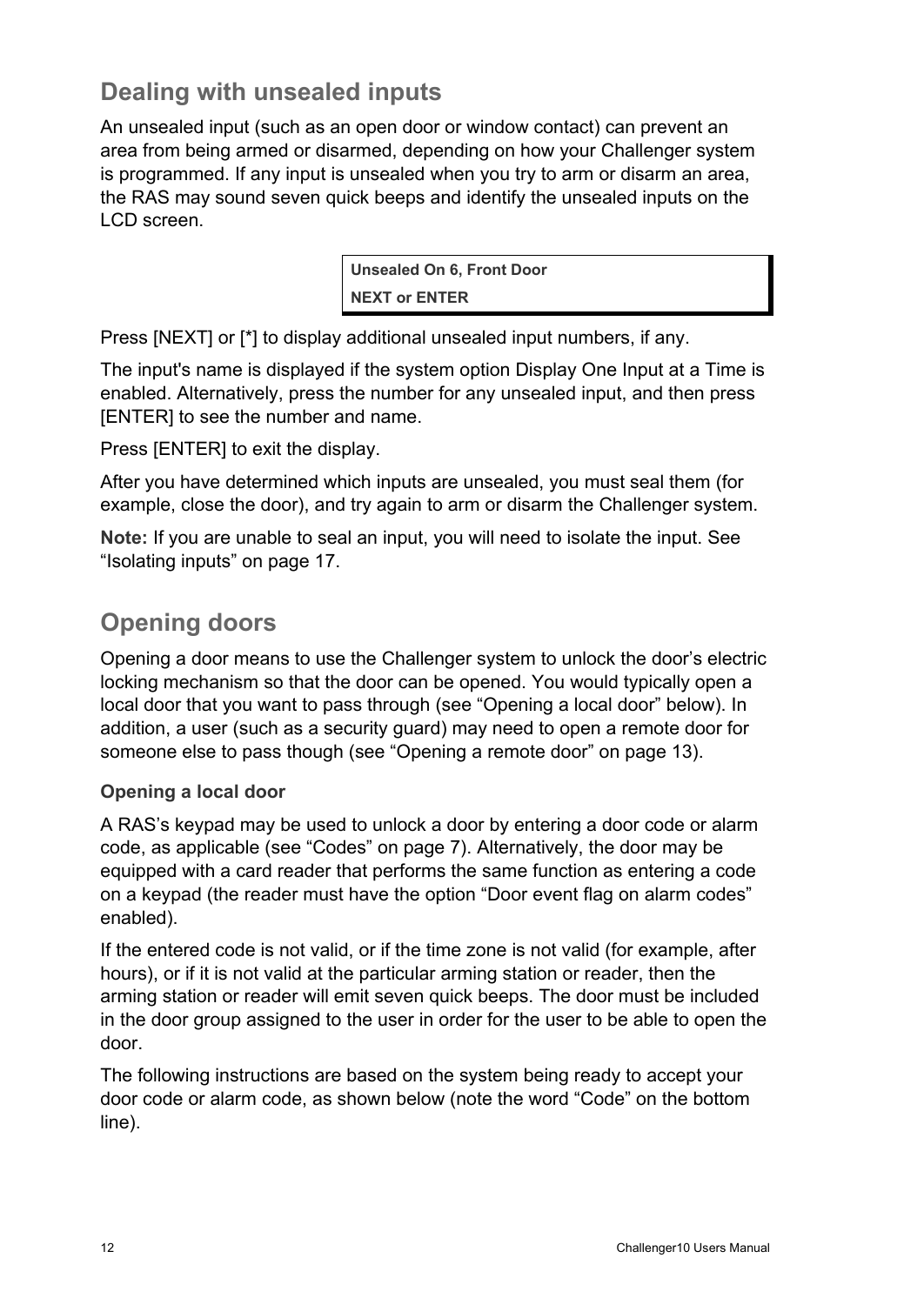#### **Entering a disarmed area**

Use the following steps to unlock a door and to enter a disarmed area.

- 1. Press nnnn (where nnnn is your code).
- 2. Press [ENTER].

#### **Exiting a disarmed area and then arming it**

Use the following steps to unlock a door and to arm an area (i.e. to exit a room that you want to arm after you leave), assuming that your user record has permission to arm and disarm.

- 1. Press nnnn (where nnnn is your code).
- 2. Press [ON].

#### **Entering an armed area**

Use the following steps to unlock a door and to disarm an area (i.e. to enter a room without setting off an alarm), assuming that your user record has permission to arm and disarm.

- 1. Press nnnn (where nnnn is your code).
- 2. Press [OFF].

Your system may be programmed so that you can enter your code to unlock a door and to enter an armed area without setting off an alarm by suppressing (shunting) the relevant inputs (such as door contacts) for a specified time. In such a case the LCD screen would indicate as follows.

| <b>Suppressed</b> |  |  |
|-------------------|--|--|
| Code:             |  |  |

If the door is closed prior to the end of the maximum open time, the word "Suppressed" is removed from the LCD screen, and the RAS will sound the warning buzzer for several seconds to indicate that the door is no longer suppressed.

If the door is not closed when the warning time starts, the display will show "Suppression Ending", and the RAS will sound the warning buzzer for a preset time to enable you to close the door, or to re-enter your code to extend the suppression time.

#### **Opening a remote door**

Use the Open Door command to unlock a door that you are authorized (via the door group assigned to you) to unlock so that a person can pass through it.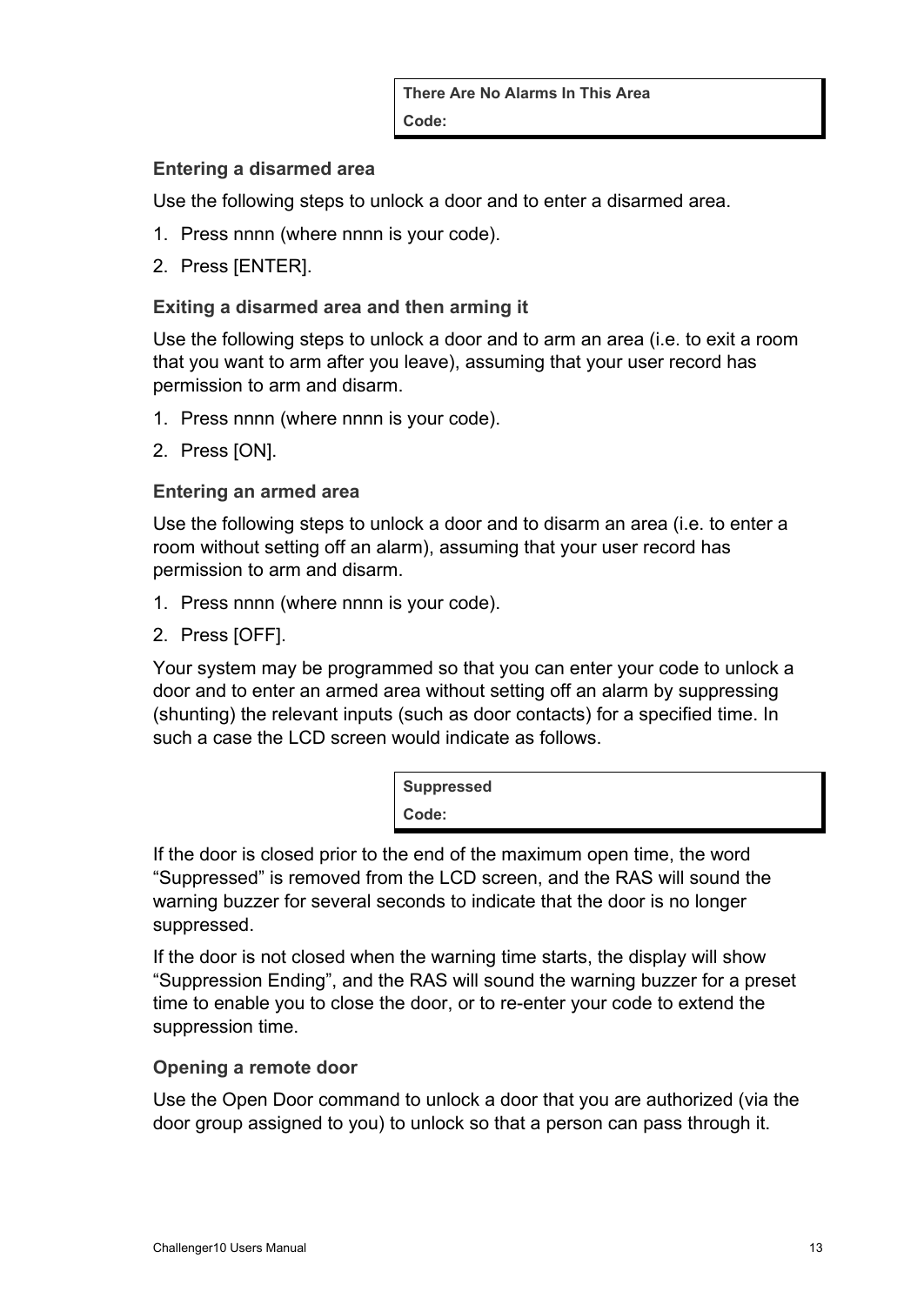The Open Door command would typically be used at a RAS that's at a different location from the door (for example, from a security desk) otherwise the commands described in "Opening a local door" on page 12 could be used.

From the user menu prompt (see "Accessing the user menu" on page 4), use the following steps to open a remote door.

1. Press [22] [ENTER].

**Open Door Door No:**

2. Enter the door number, and then press [ENTER]. Alternatively, press [ENTER] to return to the User menu.

**Tip:** Use the Unlock, Lock, Disable and Enable command to unlock a door for an indefinite time. This command is described in the *Challenger10 Administrators Manual*.

# **Handling alarms**

An alarm indicates that the Challenger system has detected a problem, for example if a door is opened when its area is armed.

There are three types of alarms used in a Challenger system, and each type has its own indication:

- **• Alarm:** For an input in alarm, the RAS's area LED flashes (except where an area LED has been assigned by the installer to indicate some other condition), and the top line of the LCD screen is blank. See "Alarms" below.
- **• Local alarm:** "Local Alarm" displays on the top line of the LCD screen, and the RAS beeps continuously. See "Local alarms" on page 15.
- **• System alarm:** The type of alarm (for example, "DGP tamper") displays on the top line of the LCD screen. Your system may be programmed to operate the siren and strobe for system alarms. See "System alarms" on page 16.

The alarm signal (siren, flashing light, etc.) and the circumstances that cause it depend on the Challenger system programming.

#### **Alarms**

When an alarm is generated there can be a number of inputs in alarm simultaneously. It's important to know which inputs are causing the alarm in order to deal with them. Inputs are identified by a number in the range 1 to 1008, and a name programmed by the installer.

#### **Determine the source of the alarm**

When there is an alarm, the corresponding area LED on the RAS flashes red and the LCD screen displays the following.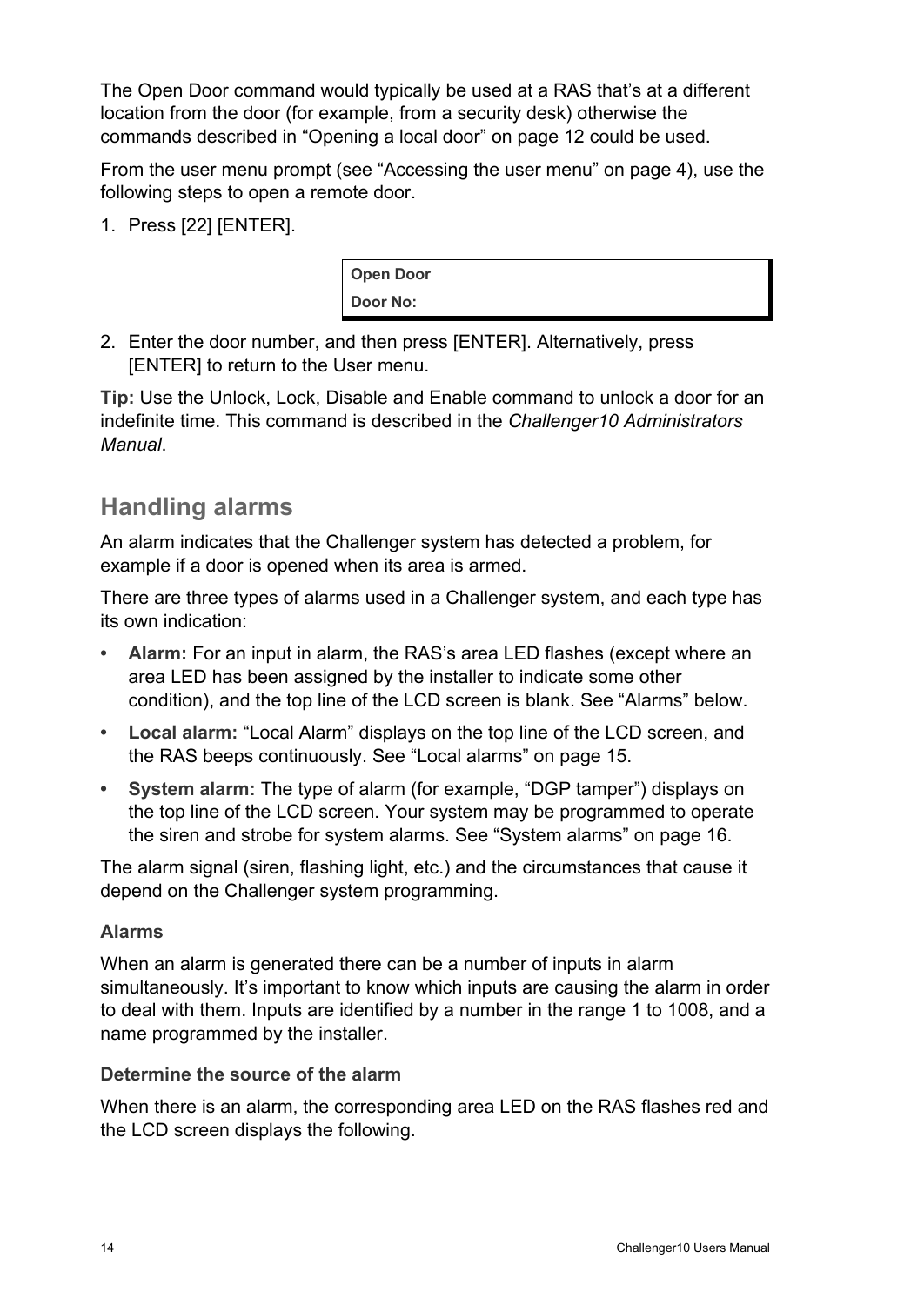**Code:**

Press [ENTER] [ENTER] to see which inputs are in alarm. If you see only numbers and no names, refer to "Displaying input names" on page 5.

> **Alarm on A1,Front Door PIR NEXT or ENTER**

Press [NEXT] or [\*] to update the list of inputs and display the next inputs in the list (if any).

**Note:** Inputs in alarm are displayed with an A in front of the number. Inputs in tamper are displayed with a T in front of the number.

#### **Resetting alarms**

An authorised user typically must enter a code at the keypad to reset (acknowledge) an alarm.

Depending on how your assigned alarm group is programmed, you would typically use one of the following ways to reset the alarm:

- Arm or disarm the area.
- Enter your code and then press [ENTER].

If you are unable to reset an alarm because of a faulty input, you will need to isolate the input (see "Isolating inputs" on page 17).

If you reset an alarm before you determine which input it came from, you can also find the input in the alarm history, see "Viewing the quick alarm history" on page 16.

If the alarm conditions are no longer valid (false alarm), and the alarm has been reset, it is important that you contact your alarm monitoring company to ensure that no further action is taken by them.

**Note:** Individual RASs may be programmed to enable authorised users to reset alarms without a code. In such cases, the reset key sequence is [ENTER] [ENTER] [0] [ENTER].

#### **Local alarms**

A local alarm is one which occurs when an area is occupied (disarmed) and is therefore transmitted only within the building and not relayed to an alarm monitoring company (for example, a fire door has been opened during working hours).

The alarm input may be programmed as a silent local alarm (input types 21 and 42). For silent local alarms "Local Alarm" is not displayed on the RAS and the beeper does not sound. When resealed, the reset key sequence is nnnn (where nnnn is your code) [OFF] [0] [ENTER].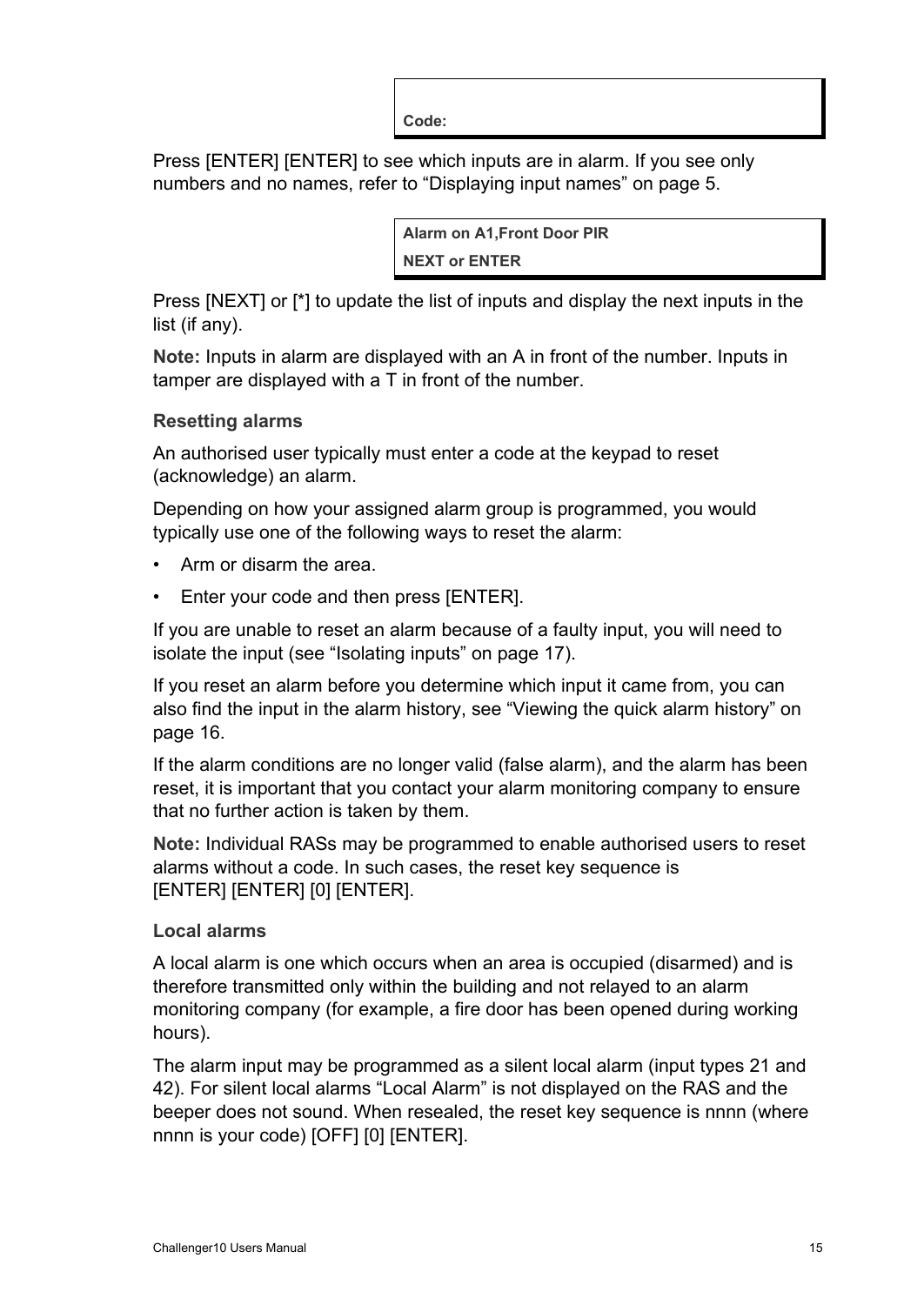#### **Responding to a local alarm**

When there is a local alarm, the corresponding area LED on the RAS flashes red, and the RAS may beep continuously. The LCD screen may display the following:

**Local Alarm**

**Code:**

Press [ENTER] [ENTER] to see which inputs are in alarm.

**Local Alarm on 3,Rear Fire Door 1 NEXT or ENTER**

Press [NEXT] or [\*] to update the list of inputs and display the next inputs in the list (if any). There may be more than one input in alarm, and if you reset without checking you might not know about the additional inputs.

Correct the condition that caused the local alarm (for example, close the fire door) before the local alarm reminder time expires, or the input will re-alarm.

If your system has been programmed with a reminder on local alarms, it will realarm after a pre-set time unless the cause has been fixed.

#### **System alarms**

System alarms indicate that a Challenger device (control panel, DGP, or RAS) has been tampered with, has stopped communicating, or has detected a fault condition such as mains fail, low battery, fuse fail, and so on.

Your Challenger system may be programmed so that system alarms automatically reset and generate restoral messages when the alarm condition is no longer present. For example, a mains fail alarm is cancelled when power is restored.

Alternatively, your Challenger system may be programmed so that system alarms latch. This means that a system alarm does not automatically reset, and a valid code (that is authorised to reset system alarms) must be entered.

If you are unable to reset a system alarm because the conditions require a service technician to attend, you may need to isolate the RAS or DGP. Refer to option 16 Isolate/Deisolate RAS/DGP in the *Challenger10 Administrators Manual*.

# **Viewing the quick alarm history**

Quick alarm history is a simple way to determine the location of the input that caused an alarm. This information may be necessary where you have to reset an alarm without first checking the cause. See also "Determine the source of the alarm" on page 14.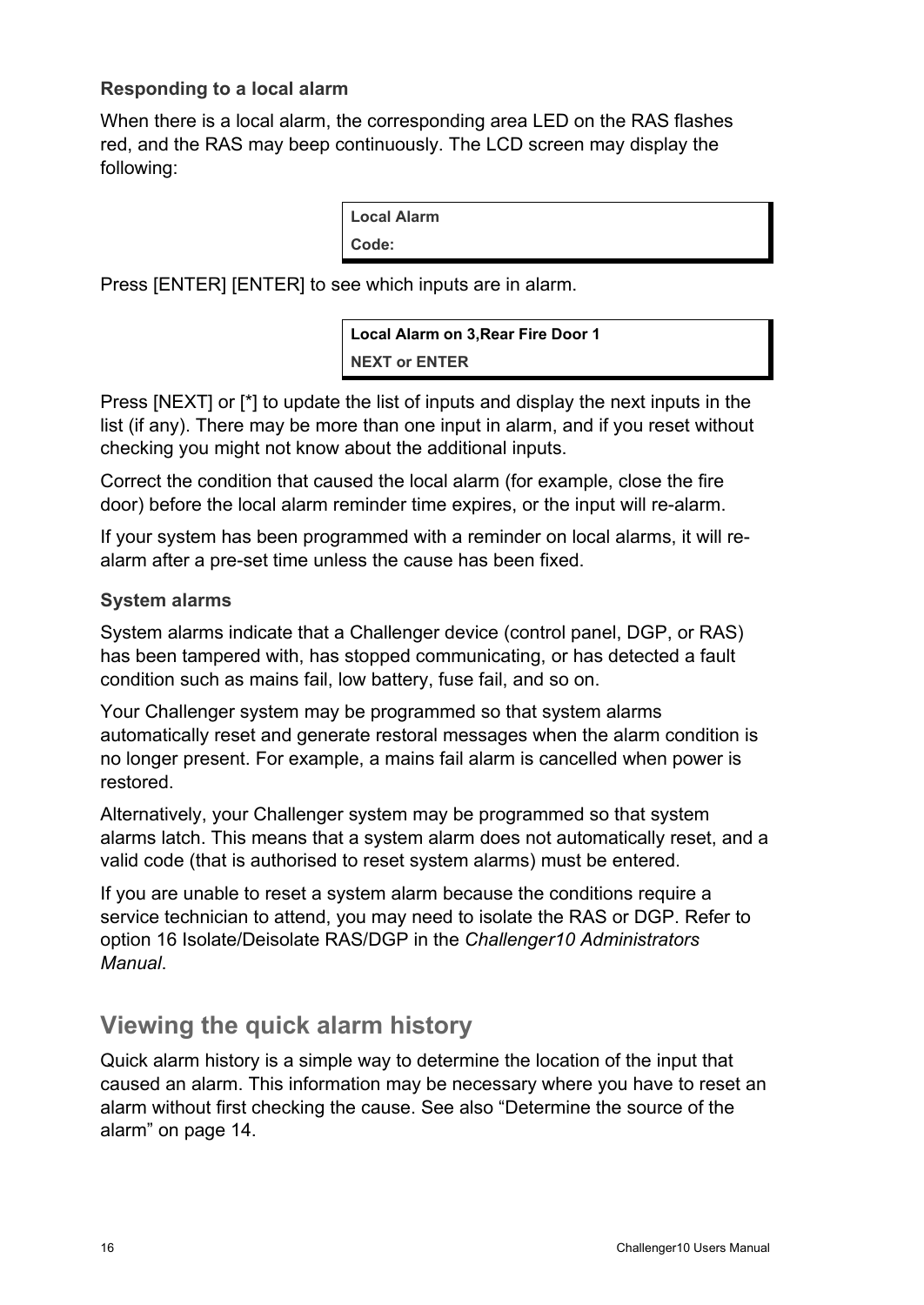To display the quick alarm history, there must be no active alarms. The LCD screen must show the default message on the top line and the word "Code" on the bottom line.

> **There Are No Alarms In This Area Code:**

Press [ENTER] [ENTER] to display the quick alarm history, displayed in chronological order from most recent.

> **\*13:23 31/10 LOCAL ALARM Input 1 Fire D> 1-Scan, 0-Exit**

The LCD screen shows the most recent alarm details:

- The time the alarm occurred as hour and minutes (HH:MM).
- The date the alarm occurred as day and month (DD:MM).
- The type or alarm.
- The input number and name of the alarm.
- The number and name of the area in alarm (see note on page 17).

Press [ENTER] to display earlier alarms.

Press [NEXT] to display later alarms.

Press [1] to shift the text displayed on the top line to reveal any additional characters.

Press [0] to exit quick alarm history.

**Note:** The area listed is a guide only. If the input in alarm is associated with multiple areas, then only the first (lowest numbered) area is reported.

## **Isolating inputs**

You may need to isolate an input to prevent false alarms (possibly due to a faulty input device). Isolating the input excludes it from functioning as part of the intrusion detection system.

If an input is in an alarm state, then isolating it resets the alarm. After the problem is resolved the input must be de-isolated (see "De-isolating inputs" on page 18).

A faulty input is typically unsealed, and cannot be sealed.

From the user menu prompt (see "Accessing the user menu" on page 4), use the following steps to isolate an input.

1. Press [10] [ENTER]. The LCD screen displays the first unsealed input or the message "All Inputs are Sealed".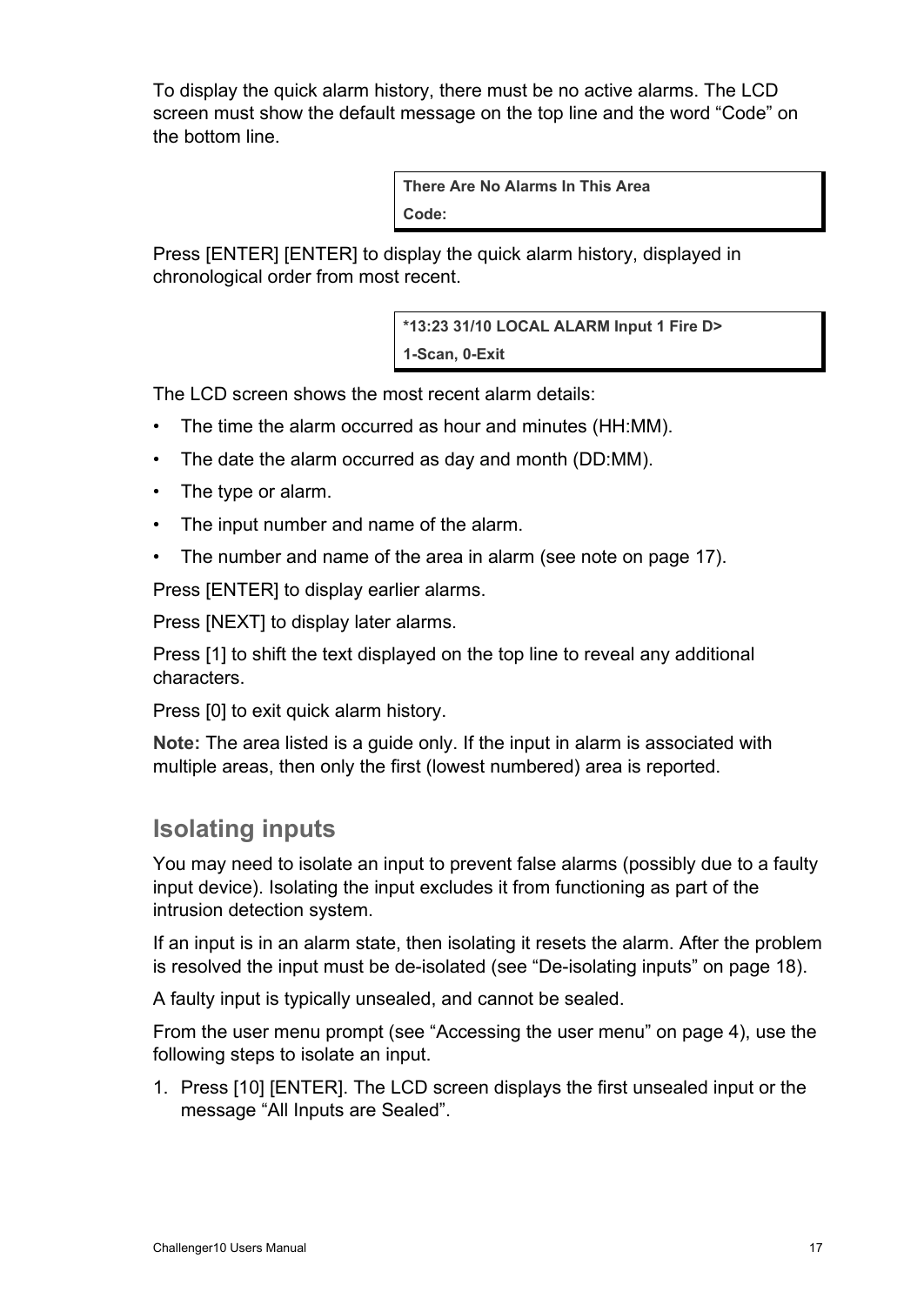- 2. Enter the number of an input, and then press [ENTER] to isolate that input.
- 3. Press [\*] to display additional unsealed inputs (if any), and then isolate them if required.
- 4. When finished, press [ENTER] to exit this menu option.

# **De-isolating inputs**

An input may have been isolated to prevent false alarms (possibly due to a faulty input device). Isolating the input excludes it from functioning as part of the intrusion detection system (see "Isolating inputs" on page 17). After the problem is resolved the input must be de-isolated.

**Note:** Do not de-isolate the input before checking the circumstances, because de-isolating an unsealed input may cause an alarm.

From the user menu prompt (see "Accessing the user menu" on page 4), use the following steps to de-isolate an input.

1. Press [11] [ENTER]. The LCD screen displays a list of isolated inputs or the message "All Inputs are De-Isolated". Isolated inputs that are unsealed are indicated with a 'u' in front of the input number.

> **Isolated on u3, Rear door Deisolate:**

- 2. Press the number of an isolated input and then press [ENTER] to deisolate that input.
- 3. Press [\*] to display additional isolated inputs (if any), and then deisolate them if required.
- 4. When finished, press [ENTER] to exit this menu option.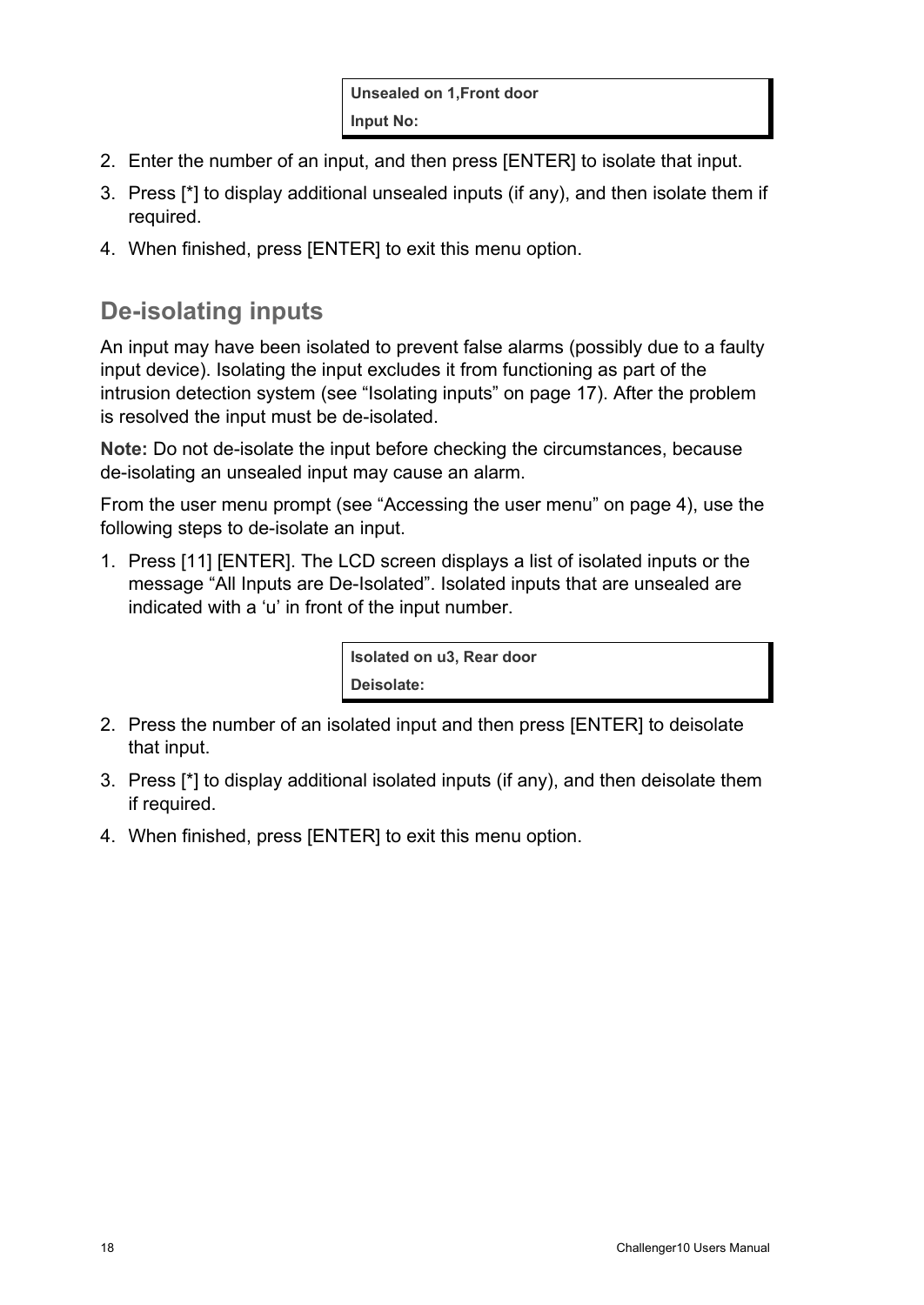# **Glossary**

| The state of an area when it's disarmed, so that normal activity<br>does not set off an alarm.                                                                                                                                                             |
|------------------------------------------------------------------------------------------------------------------------------------------------------------------------------------------------------------------------------------------------------------|
| Control of entry to, or exit from, a security area. The Challenger<br>system typically controls access by allowing only authorised<br>users to unlock a door or to enter a lift.                                                                           |
| See reset.                                                                                                                                                                                                                                                 |
| The state of an intrusion detection system when a input is<br>unsealed and the condition of the area is such that state should<br>be signalled, for example, a door is opened when its area is<br>armed.                                                   |
| See code.                                                                                                                                                                                                                                                  |
| A logical grouping of input devices that are armed and disarmed<br>simultaneously.                                                                                                                                                                         |
| A portable device (card or fob) that holds information to identify<br>a user to the Challenger system. The information to identify a<br>user can be stored in a chip (smart card), on a magnetic strip, a<br>bar-code, a Wiegand card.                     |
| An identifying number entered via a keypad. A user's alarm<br>code is typically the same as the user's PIN. Depending on how<br>the system is configured there can also be a door code and a<br>duress code.                                               |
| Data Gathering Panel. A DGP expands the capacity of the<br>Challenger system.                                                                                                                                                                              |
| An optional version of the user's alarm code shortened by the<br>number of digits specified in the alarm code prefix. The door<br>code is used for access control (to open a door) without<br>potentially revealing the entire PIN used for alarm control. |
| Keypad duress allows a user to signal a duress condition (for<br>example, a holdup) by entering a special duress code on a<br>keypad RAS instead of their usual door. When enabled, the<br>duress code is the user's code +1 (last digit only).            |
| An electrical signal from a security device (input device) to the<br>intrusion detection system. Each input device is identified by a<br>number and name, for example, "14. Reception Holdup Button",<br>or "6. Fire Exit Door".                           |
|                                                                                                                                                                                                                                                            |